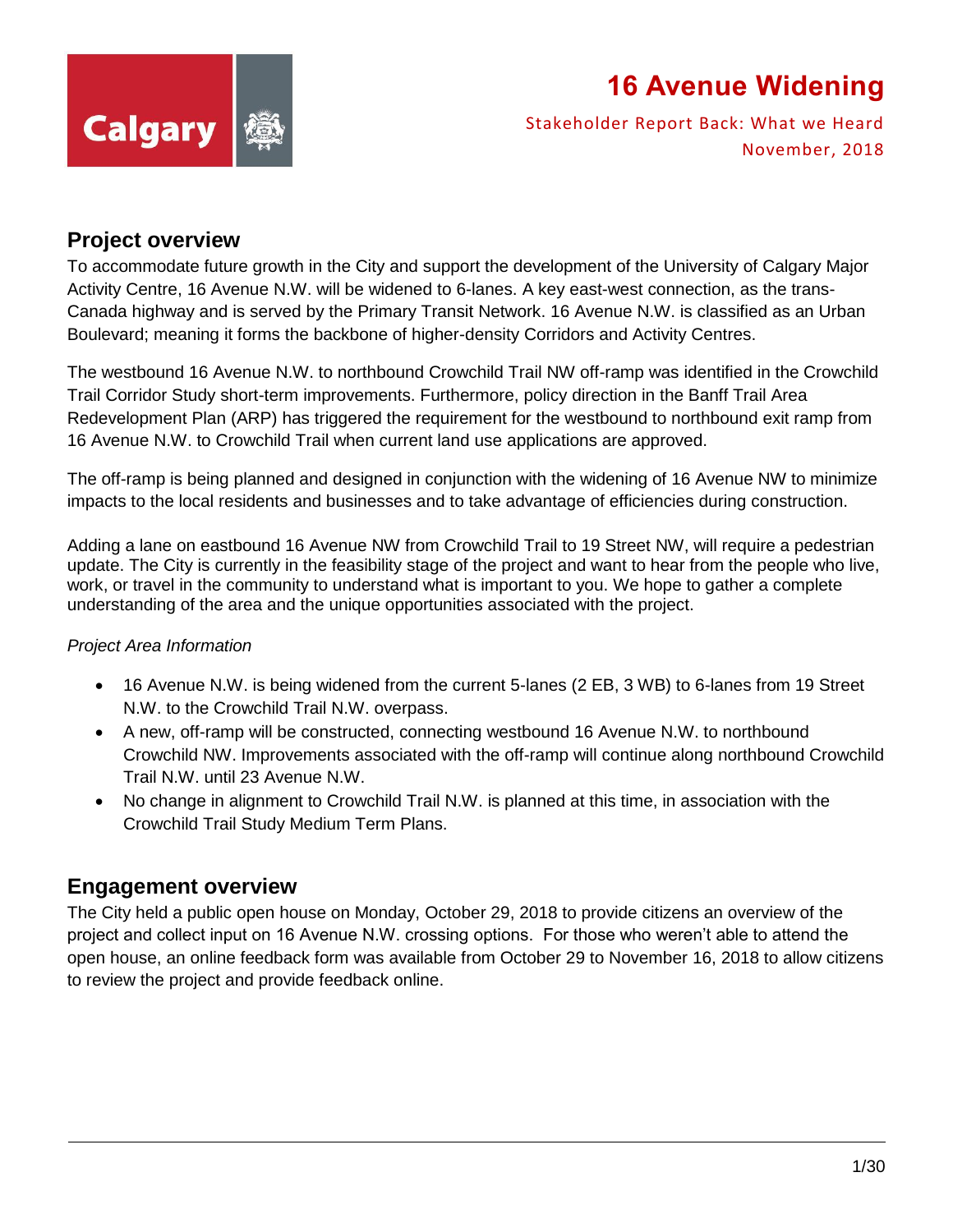



Stakeholder Report Back: What we Heard November, 2018

#### **What we asked**

To get a better understanding of the stakeholders, the project asked:

"Where do you live/ work?"

As a result of the challenges with implementing an Urban Boulevard while widening 16th Avenue N.W., the design team is looking at two, high-level options to accommodate pedestrian and cyclist movements. Participants were provided with the following information about each option to help them provide informed feedback on the options.

#### **Pedestrian and Cyclist crossing experience**

#### Pedestrian and cyclist crossings as they exist today



\*\*Image presented at Open House and Online for current pedestrian and cyclist crossings

Stakeholders were then asked the following questions:

How do you typically cross 16th Avenue N.W.?

How is your crossing experience in this area?

How could your crossing experience be enhanced?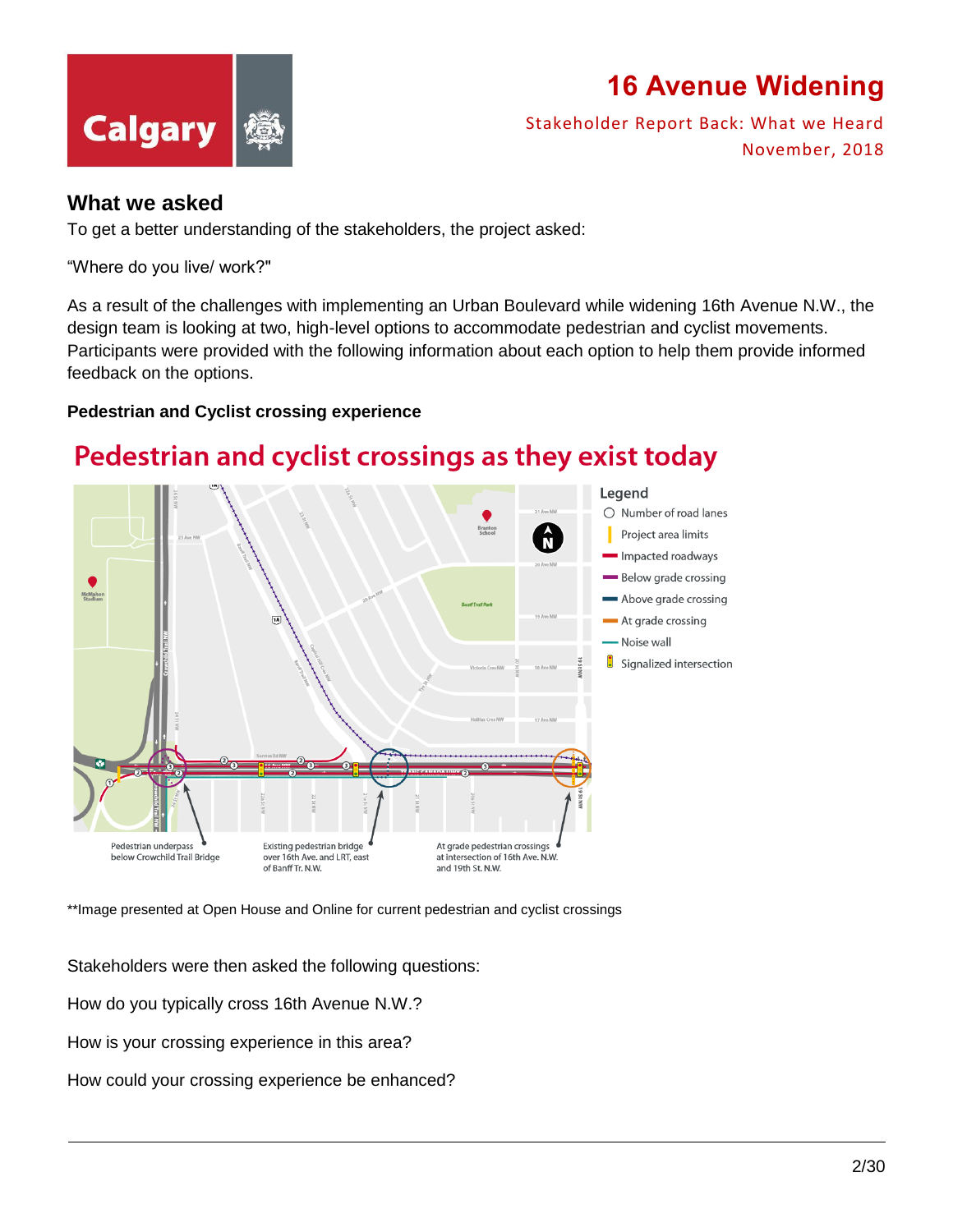



Stakeholder Report Back: What we Heard November, 2018

#### **16 Avenue N.W. Crossing Options**

#### **Option A – Street level crossing (at-grade)**

*• This option introduces pedestrian crossings at controlled intersections.*

*• In order to accommodate the space for the crossings on the south side of the noise wall, the bridge spanning 16th Avenue N.W. would have to be removed, while keeping the existing span over the LRT tracks.*

*• A ramp could be added to the north side of 16th Avenue N.W., to increase accessibility in addition to the staircase that currently exists.*

*• Pedestrian refuges would be required on the south side of the noise wall, which would necessitate opening(s) of the noise wall.*

#### 16th Ave. N.W. crossing options

#### Option A - Street level crossing (at-grade)

- Introduces a pedestrian crossing at street level, at controlled intersections.
- Remove the bridge span over 16th Ave. N.W.



- At grade crossings eliminate the need to climb  $\ddot{\phantom{a}}$ Existing pedestrian bridge median pier the vertical elevation of the bridge which may infringes with planned widening. be beneficial to users, specifically from an • Openings would be required in the noise wall. accessibility standpoint. • Impacts to traffic with signalized pedestrian • There may be opportunity for landscaping crossings.
	- enhancements.
- \*\*Image presented at Open House and Online for Option A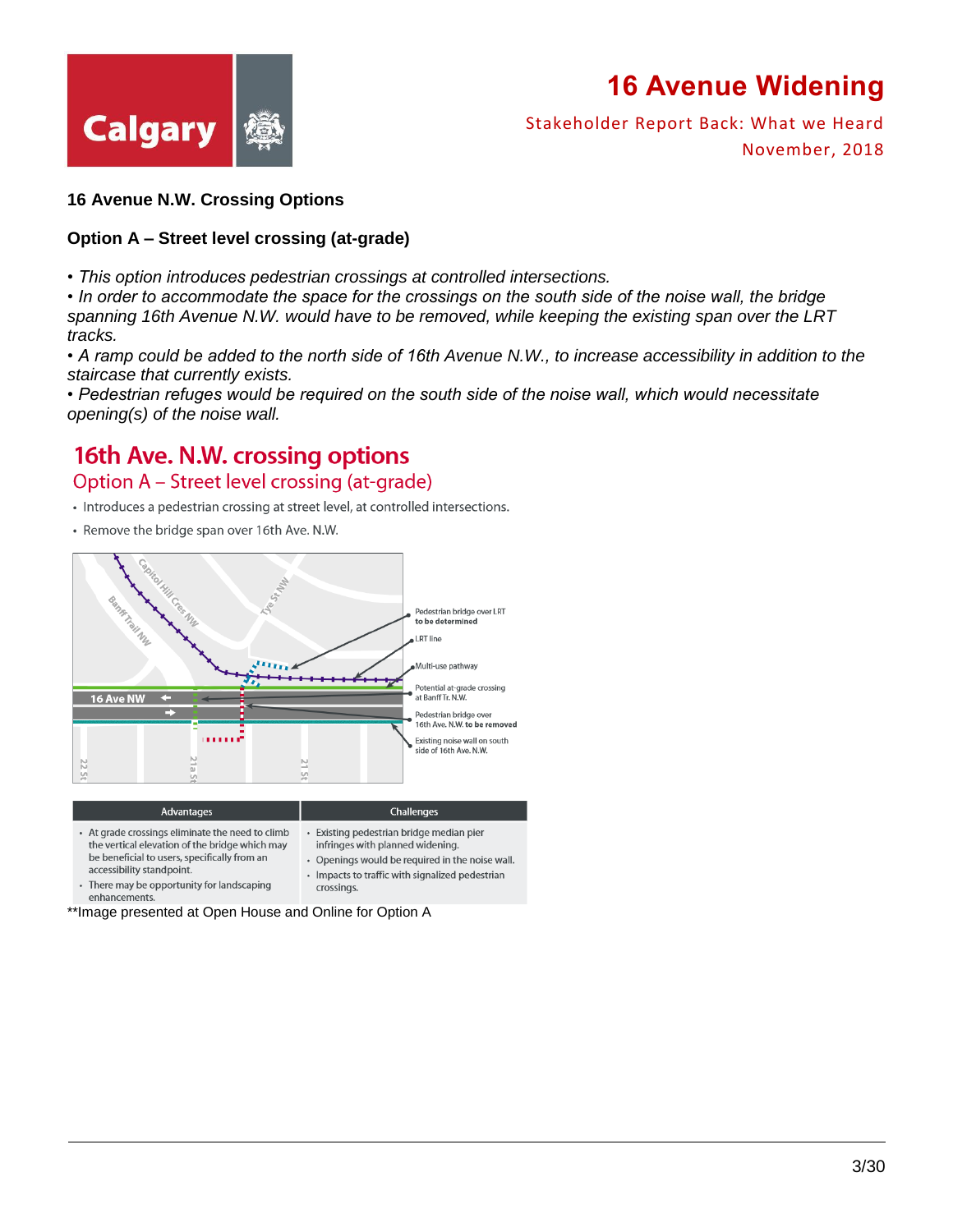

Stakeholder Report Back: What we Heard November, 2018

#### **Option B – Overhead crossing (keep existing pedestrian bridge)**

*• This option proposes to keep the existing overhead pedestrian crossing, that currently spans 16th Avenue N.W. and the LRT tracks.*

*• No additional at-grade crossings can be introduced due to space constraints.*

*• A ramp could be added to the north side of 16th Avenue N.W., to increase accessibility in addition to the staircase that currently exists.*

#### 16th Ave. N.W. crossing options

Option B - Overhead crossing

• No at-grade crossings – maintains the concept of the overpass to connect north and south of 16th Ave. N.W. for cyclists and pedestrians.



\*\*Image presented at Open House and Online for Option B

Stakeholders were then asked the following questions:

What are the issues? (Option A – Street level crossing (at-grade))

What are the opportunities? (Option  $A -$  Street level crossing (at-grade))

What are the issues? (Option B – Overhead crossing)

What are the opportunities? (Option B – Overhead crossing)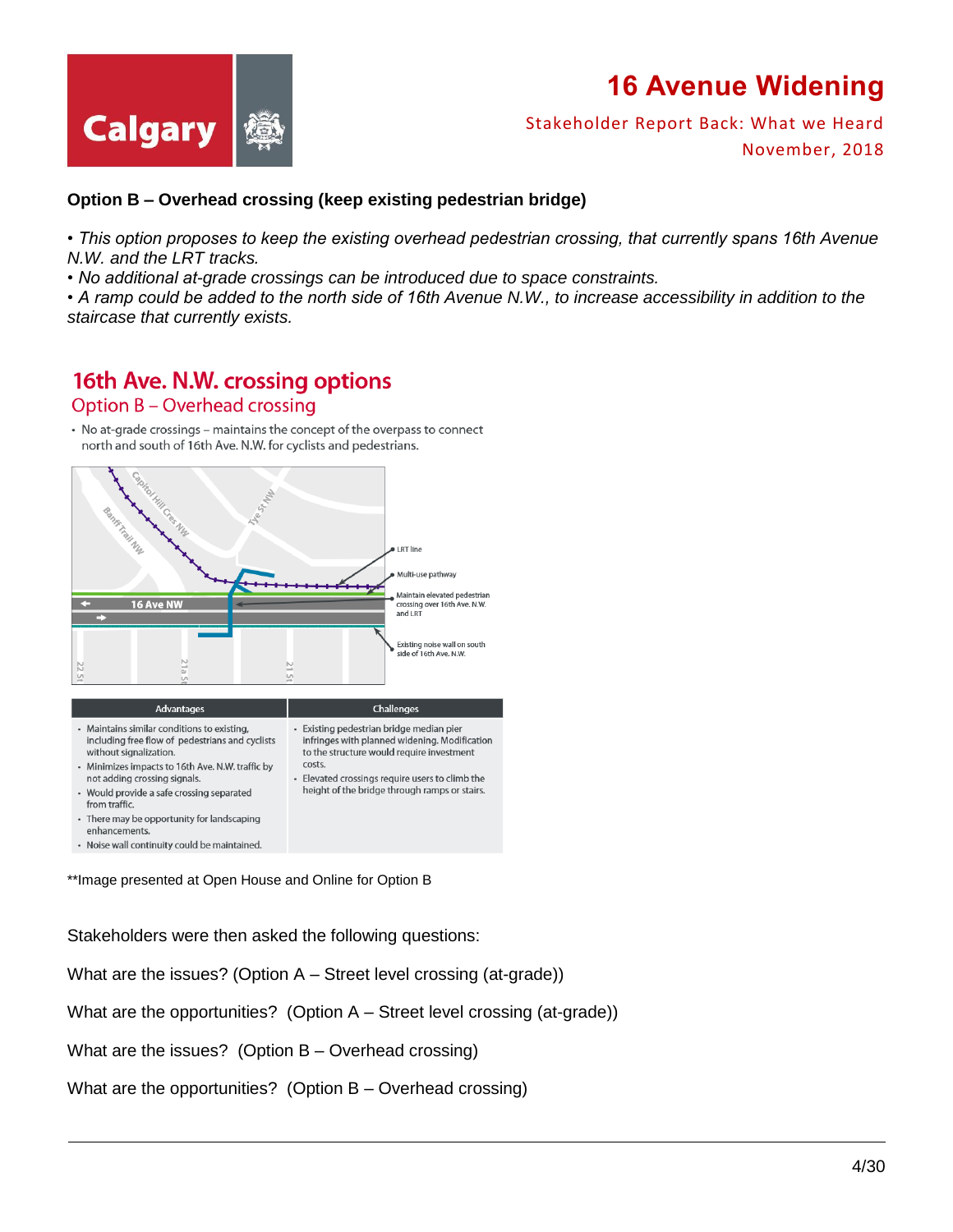



Stakeholder Report Back: What we Heard November, 2018

#### **What we heard**

Below is a summary of the themes that emerged through the citizen engagement for this project. The themes are listed from most frequent to least frequent.

Where do you live/ work?

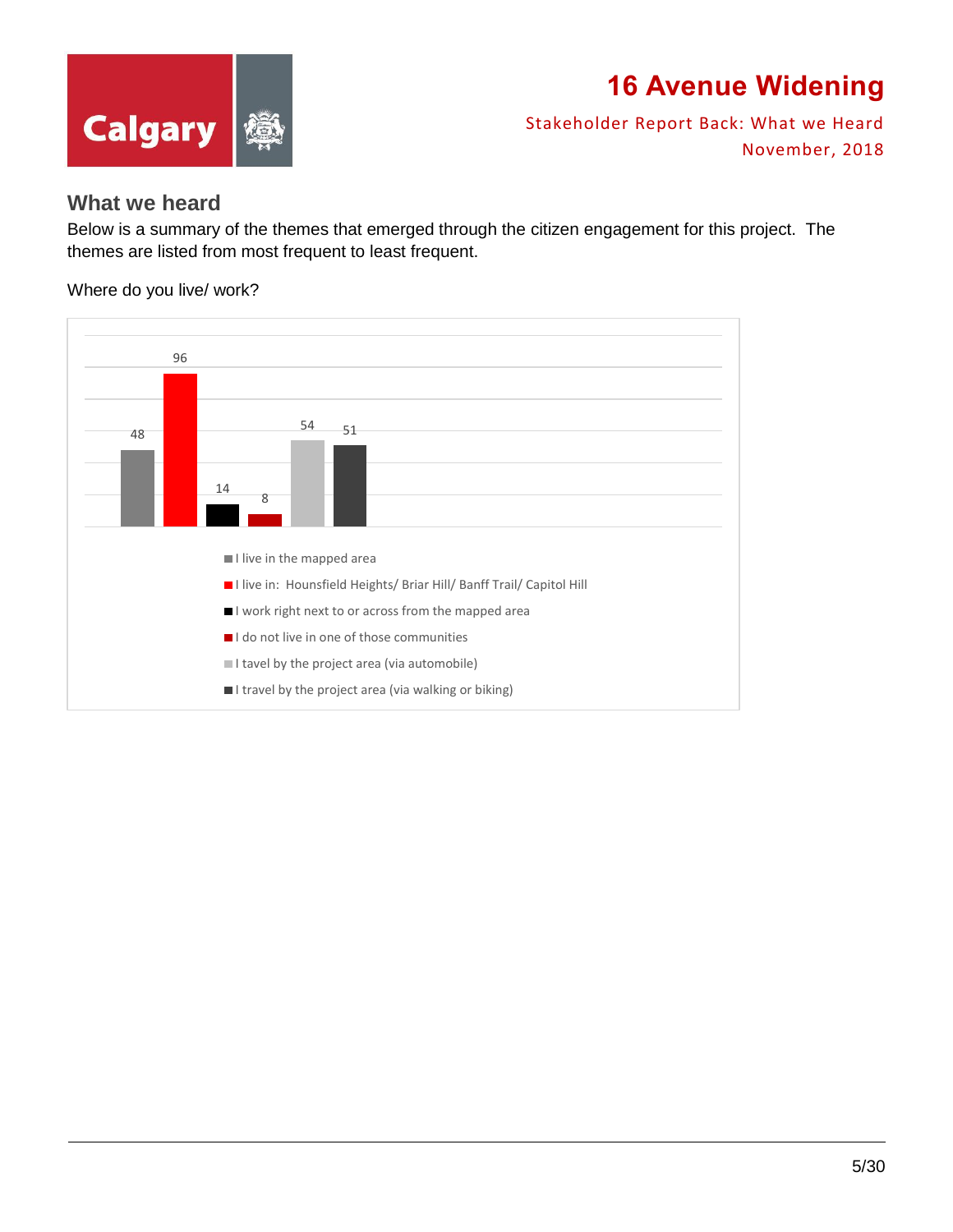

Stakeholder Report Back: What we Heard November, 2018

#### How do you typically cross 16th Avenue N.W.?



| Themes for underpass                                                                                      | <b>Themes for overpass</b>                                | Themes for 19 Street and 16                                                                                                             |
|-----------------------------------------------------------------------------------------------------------|-----------------------------------------------------------|-----------------------------------------------------------------------------------------------------------------------------------------|
| comments                                                                                                  | comments                                                  | <b>Avenue comments</b>                                                                                                                  |
| Desire for increased<br>lighting in the underpass<br>Concerns for safety in the<br>$\bullet$<br>underpass | Safety primary reason for<br>$\bullet$<br>use of overpass | • Concern for safety with at<br>grade crossing<br>• Concern for slowing down<br>vehicular traffic as a result<br>of pedestrian crossing |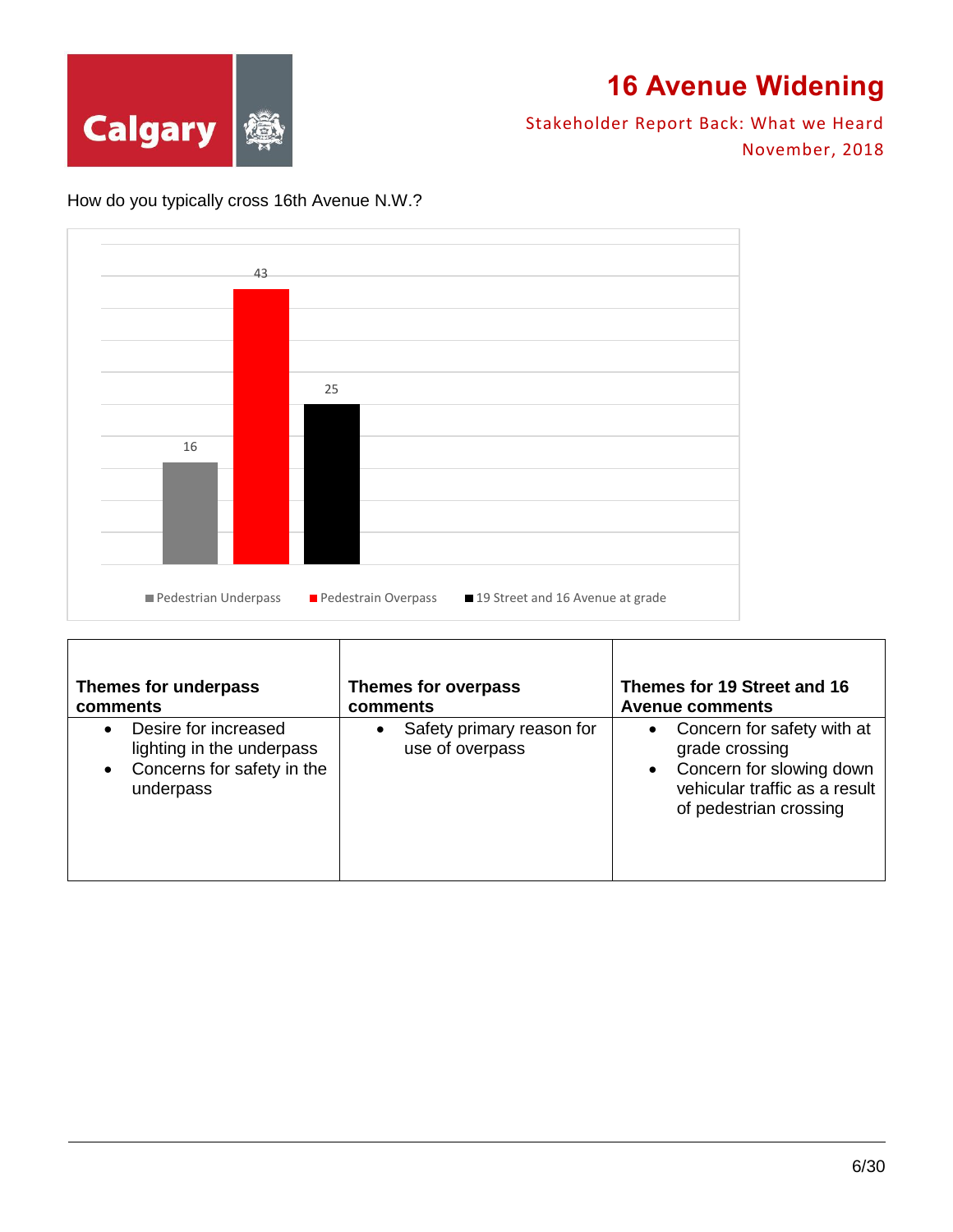

 $\overline{\phantom{a}}$ 

Stakeholder Report Back: What we Heard November, 2018

T

How is your crossing experience?

 $\Gamma$ 

| Themes for underpass                                                                                                                                                                                                   | <b>Themes for overpass</b>                                                                                                                                                                                                                                                                                                                                                                                                                                                                                                    | Themes for 19 Street and 16                                                                                                                                                                                                                                                                                                                                                                                                                                 |
|------------------------------------------------------------------------------------------------------------------------------------------------------------------------------------------------------------------------|-------------------------------------------------------------------------------------------------------------------------------------------------------------------------------------------------------------------------------------------------------------------------------------------------------------------------------------------------------------------------------------------------------------------------------------------------------------------------------------------------------------------------------|-------------------------------------------------------------------------------------------------------------------------------------------------------------------------------------------------------------------------------------------------------------------------------------------------------------------------------------------------------------------------------------------------------------------------------------------------------------|
| comments                                                                                                                                                                                                               | comments                                                                                                                                                                                                                                                                                                                                                                                                                                                                                                                      | <b>Avenue comments</b>                                                                                                                                                                                                                                                                                                                                                                                                                                      |
| Desire for increased<br>$\bullet$<br>lighting in the underpass<br>Concerns for safety in the<br>$\bullet$<br>underpass<br>Desire for upgrades that<br>$\bullet$<br>increase mobility and<br>accessibility for citizens | Safety is primary reason<br>$\bullet$<br>for use of overpass<br>Desire for upgrades that<br>$\bullet$<br>increase mobility and<br>accessibility for citizens<br>Desire for general<br>$\bullet$<br>upgrades to overpass<br>Preference of this option<br>$\bullet$<br>because of quick crossing<br>ability<br>Desire for upgrades to<br>$\bullet$<br>have wider turns for<br>mobility and accessibility<br>for citizens<br>Desire to improve and<br>$\bullet$<br>create integrated<br>connections on both sides<br>of overpass | Concern for safety and<br>$\bullet$<br>perception of danger with<br>at grade crossing<br>Concern the traffic light<br>$\bullet$<br>time is too short for safe<br>crossing<br>Concern for mobility and<br>$\bullet$<br>accessibility of this<br>crossing<br>Concern of the long<br>$\bullet$<br>length in time it takes to<br>cross at this location<br>Concern this crossing has<br>$\bullet$<br>negative effect on traffic<br>flow along 16 Avenue<br>N.W. |

#### How could it be enhanced?

| Themes for underpass                                                                                                                                                                                                                                                                                                                                                             | Themes for overpass                                                                                                                                                                                                                                                                                                                                                                                                   | Themes for 19 Street and 16                                                                                                                                                                                                                                                       |
|----------------------------------------------------------------------------------------------------------------------------------------------------------------------------------------------------------------------------------------------------------------------------------------------------------------------------------------------------------------------------------|-----------------------------------------------------------------------------------------------------------------------------------------------------------------------------------------------------------------------------------------------------------------------------------------------------------------------------------------------------------------------------------------------------------------------|-----------------------------------------------------------------------------------------------------------------------------------------------------------------------------------------------------------------------------------------------------------------------------------|
| comments                                                                                                                                                                                                                                                                                                                                                                         | comments                                                                                                                                                                                                                                                                                                                                                                                                              | <b>Avenue comments</b>                                                                                                                                                                                                                                                            |
| Desire for increased<br>$\bullet$<br>lighting in the underpass<br>Desire for upgrades to<br>$\bullet$<br>increase mobility and<br>accessibility - specifically<br>widening<br>Desire for improved<br>$\bullet$<br>aesthetics of underpass<br>Desire for cameras in<br>$\bullet$<br>underpass for safety<br>reasons<br>Desire to implement noise<br>$\bullet$<br>control features | Desire for upgrades that<br>$\bullet$<br>increase mobility and<br>accessibility for citizens<br>Desire for increased<br>$\bullet$<br>lighting on the overpass<br>Desire for the overpass to<br>$\bullet$<br>be widened<br>Desire for overpass to be<br>$\bullet$<br>more cycle friendly<br>Safety is primary reason<br>$\bullet$<br>for use of overpass<br>General comments of the<br>$\bullet$<br>importance of this | Concern for safety and<br>$\bullet$<br>perception of danger with<br>at grade crossing<br>Concern the traffic light<br>$\bullet$<br>time is too short for safe<br>crossing<br>Concern this crossing has<br>$\bullet$<br>negative effect on traffic<br>flow along 16 Avenue<br>N.W. |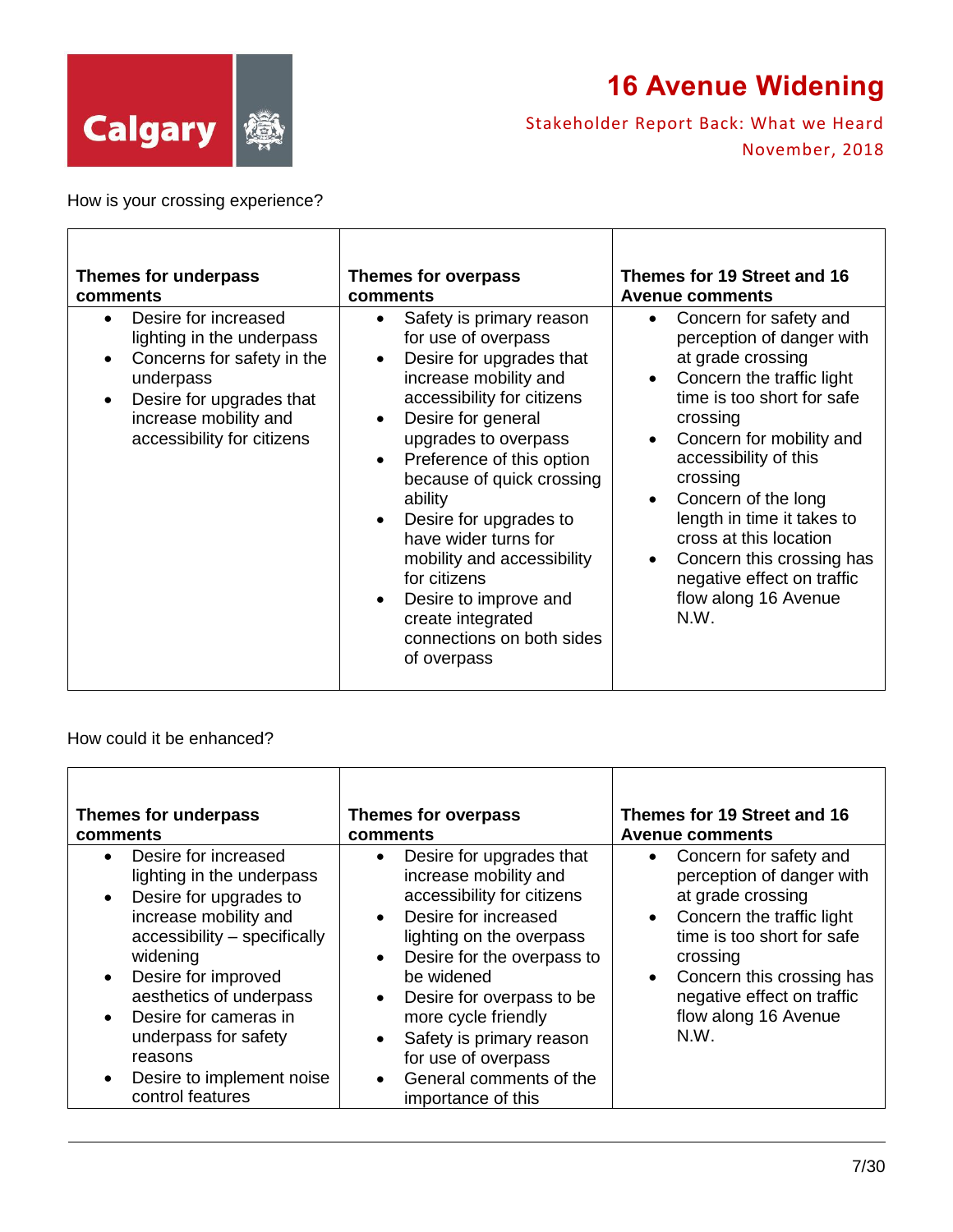



Stakeholder Report Back: What we Heard November, 2018

| connection to the<br>surrounding<br>neighbourhoods<br>Desire for upgrades to<br>$\bullet$<br>have wider turns for<br>mobility<br>Desire to improve and<br>$\bullet$<br>create integrated<br>connections on both sides<br>of overpass |  |
|--------------------------------------------------------------------------------------------------------------------------------------------------------------------------------------------------------------------------------------|--|
|                                                                                                                                                                                                                                      |  |

What are the issues? (Option A – Street level crossing (at-grade))

Themes for comments provided for 'Issues'

- Concern for safety and perception of danger with any grade crossing location
- General lack of support for Option A
- Concern any at grade crossing along 16 Avenue N.W. has negative effect on traffic flow increases congestion
- Concern an at grade crossing will require a break in the sound wall along 16 Avenue which is a major cause of concern for adjacent residents
- Concern at grade crossings are not accessible and will have associated mobility challenges
- General support for Option B
- Concern for increased noise pollution with Option A
- Concern for increase pollution in the surrounding neighbourhoods as a result of idling cars

What are the opportunities? (Option A – Street level crossing (at-grade))

Themes for comments provided for 'Opportunities'

- Removal of overpass could increase adjacent residents privacy as citizens would no longer be able to view into private properties
- Opportunity to reduce speed limit at project area on 16 Avenue N.W.
- Generally speaking there were very few comments that provided input on opportunities for Option A and most input collected was opposed to Option A

What are the issues? (Option B – Overhead crossing)

Themes for comments provided for 'Issues'

Concern for current lack of integrated connections with overpass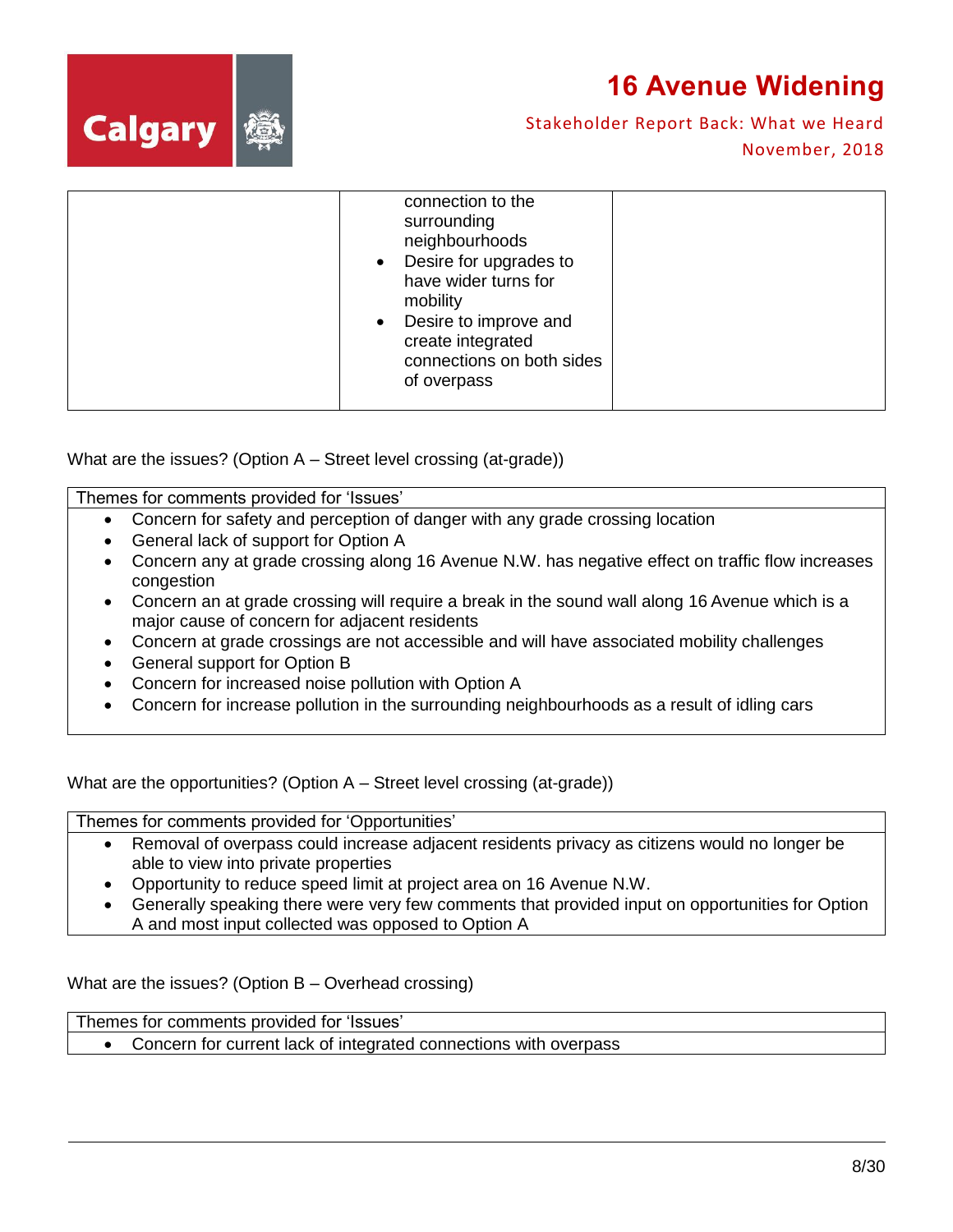



Stakeholder Report Back: What we Heard November, 2018

What are the opportunities? (Option B – Overhead crossing)

Themes for comments provided for 'Opportunities'

- Uphold a safe pedestrian passage in the area by proceeding with Option B
- Opportunity to increase lighting on the overpass
- Opportunity to not disrupt traffic flow along 16 Avenue N.W.
- Opportunity for upgrades that increase mobility and accessibility for citizens walking and cycling

This project received many comments that were not directly related to a specific question asked during the engagement. The following is a summary of those themes received:

Themes for general comments received

- Citizens in the area do not want to see a removal or break in the current sound wall. Many comments expressed a desire to have general upgrades of the current sound wall that would include increased height and effectiveness in controlling unwanted sound
- Citizens in the area expressed the importance and desire to keep the service road South of 16 Avenue N.W.
- General support for upgrading and improving the accessibility of the above grade pedestrian crossing and a lack of support for at grade pedestrian crossing
- Desire for sidewalks throughout the Motel Village area to be widened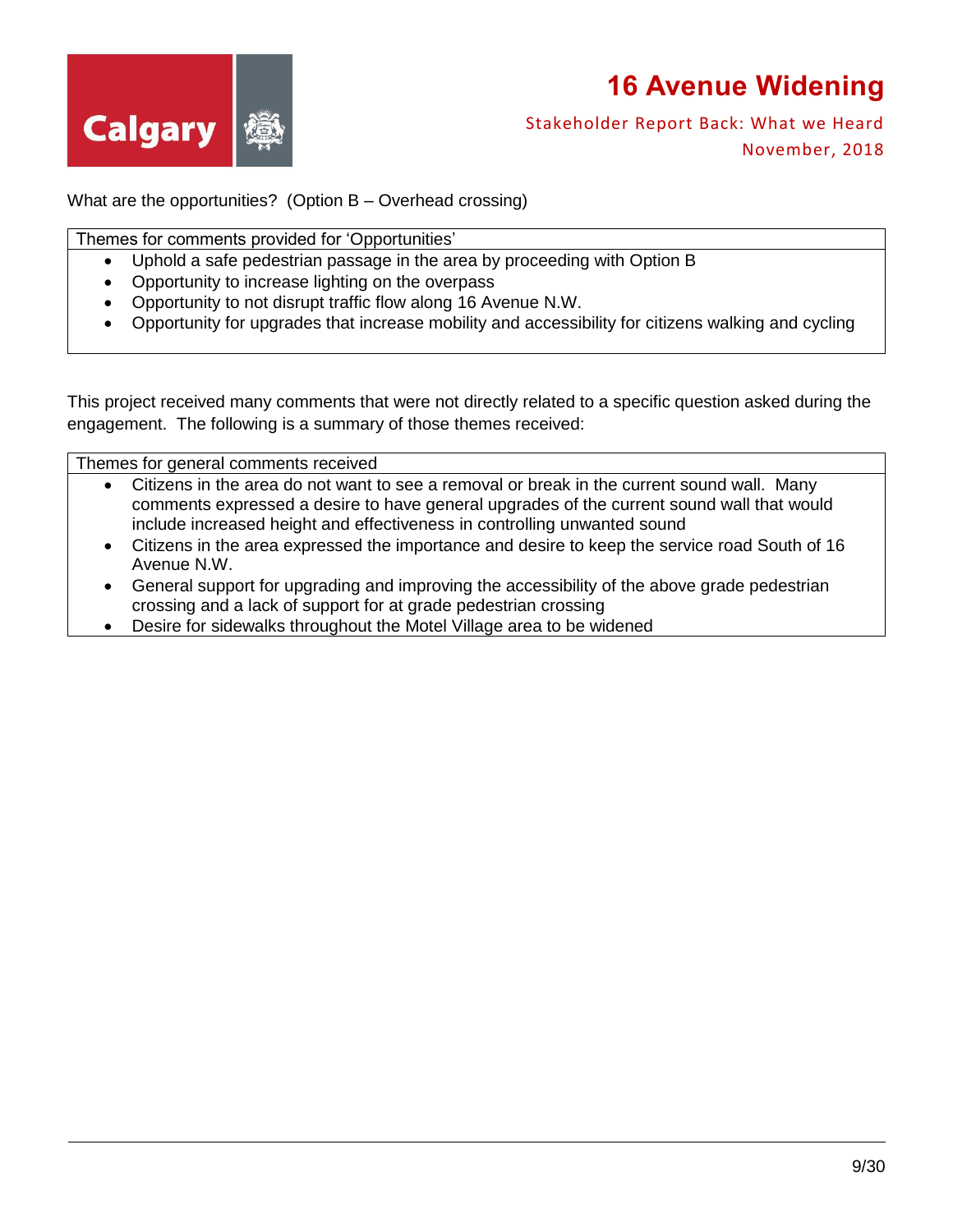

Stakeholder Report Back: What we Heard November, 2018

#### **Verbatim Comments**

The following is a record of the feedback received through in person and online engagement.

Please note: Personally identifying information, as well as any portions of comments not in compliance with the City's Respectful Workplace policy are removed from participant submissions. However the intent of the submissions remains. No other edits to the feedback have been made, and the verbatim comments are as received.

#### **How do you typically cross 16th Avenue N.W.?**

- Lights at night for safety under underpass please
- 19th St. No problem crossing
- Trees/shrubs on S side of S sound barrier please.
- Overpass it's the only safe way to cross 16th Avenue
- Pedestrian bridge (avoids walking) prefers to drive
- Pedestrian bridge
- Avoids 19th Street dangerous only crosses at ped bridges
- Use all 3 crossings underpass, over pass, 16th Ave and 19st crossing
- It is a no brainer pedestrian overpass must stay along with sound barriers. Cross walks too dangerous and slows traffic down too much.
- Crosses at all 3 as a cyclist and pedestrian
- Ped bridge @ grade level means more stop added to 16th ave and there's too many
- Cross on pedestrian bridge mostly
- All 3 underpass connectivity mobility issues
- 1. Pedestrian Bridge 2. Crowchild underpass
- Pedestrian bridge, or at 16th Ave & 19 St intersection
- Overpass
- Ped Bridge or 19 St. Level Crossing
- Pedestrian Bridge
- Crowchild underpass
- Underpass is dark and noisy
- Leave access to 16th Ave from 20 a St otherwise more traffic through INT/ EN of 14th Ave & 19 St which is already congested. Light heavy traffic on 19street, LRT level crossing, 2xcrosswalks, access to northhill centre and library
- All 3 both ped bridge turns too sharp turn radius width
- Are you removing the ped bridge?
- Overpass sometimes 16th Ave if going to Home Depot
- Crowchild underpass/ ped overpass/ LTS @ 19th St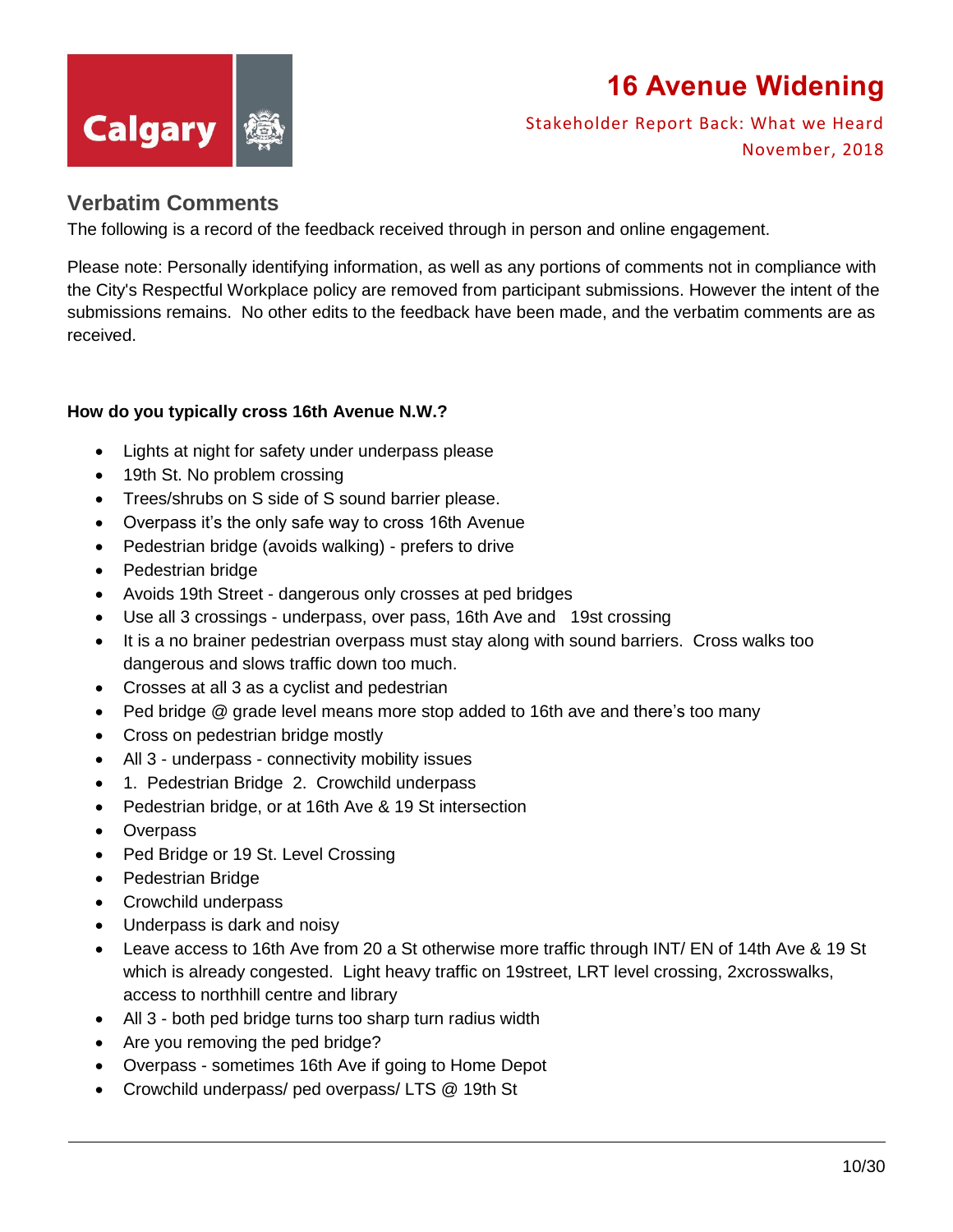

- 19th St or ped overpass if you remove the bridge big safety issue
- on foot 19th St
- Pedestrian bridge typically rides through
- Keep the overpass
- Don't feel safe using the underpass
- Ped overpass and underpass (as a ped) accessibility
- Pedestrian bridge
- Ped bridge and 19th street both ped and cyclist
- Driving is better than walking across a unsafe area
- Cycle under bridge crowchild/ 16th Ave
- All four members of my family bike and we regularly use the p. bridge 16th ave and LRT, east of Banff Tr. NW. We need safe bike and pedestrian bridge to cross 16th ave for our daily commutes. Thank you.
- The pedestrian bridge overpass
- LRT or walking
- 10% time crossing by bike or walk. 90% time I drive across 16 ave.
- Mostly Pedestrian bridge, and sometimes 19 St crossing, rarely underpass.
- Existing pedestrian overpass over 16th Avenue and LRT, east of Banff Trail NW.
- Either via the crappy underpass, or the overly narrow pedestrian bridge east of Banff Trail
- Existing pedestrian bridge over 16th & LRT (using bike and walking) AND pedestrian crossing at 16th Ave and 19th St NW
- walking or biking
- pedestrian bridge
- I typically cross 16th Ave at 10th St, 14th St, 17th St, 19th St, the pedestrian overpass between 17th - 16th St and 19th-Banff Trail NW, and Uxbridge Dr NW, depending on travel mode, and where I am travelling to or from.
- Usually by pedestrian bridge unless headed to U of C/McMahon stadium when I use the underpass.
- Pedestrian bridge and underpass
- 2 ways in vehicle crossing @ 19th Street NW and using pedestrian bridge when walking
- The pedestrian bridge
- Pedestrian Overpass
- By walking and driving. at intersection 16Ave and 19 St NW
- via the underpass under 16 Ave alongside Crowchild; please do not remove; is more time and space efficient to walking to U of C and MacMahon sports area than the pedestrian bridge to the east
- I use the overpass or cross at 19 St.
- Crosswalk at 19th St NW
- 19th street NW at grade crossing because the other two options are rarely viable do to their condition and our climate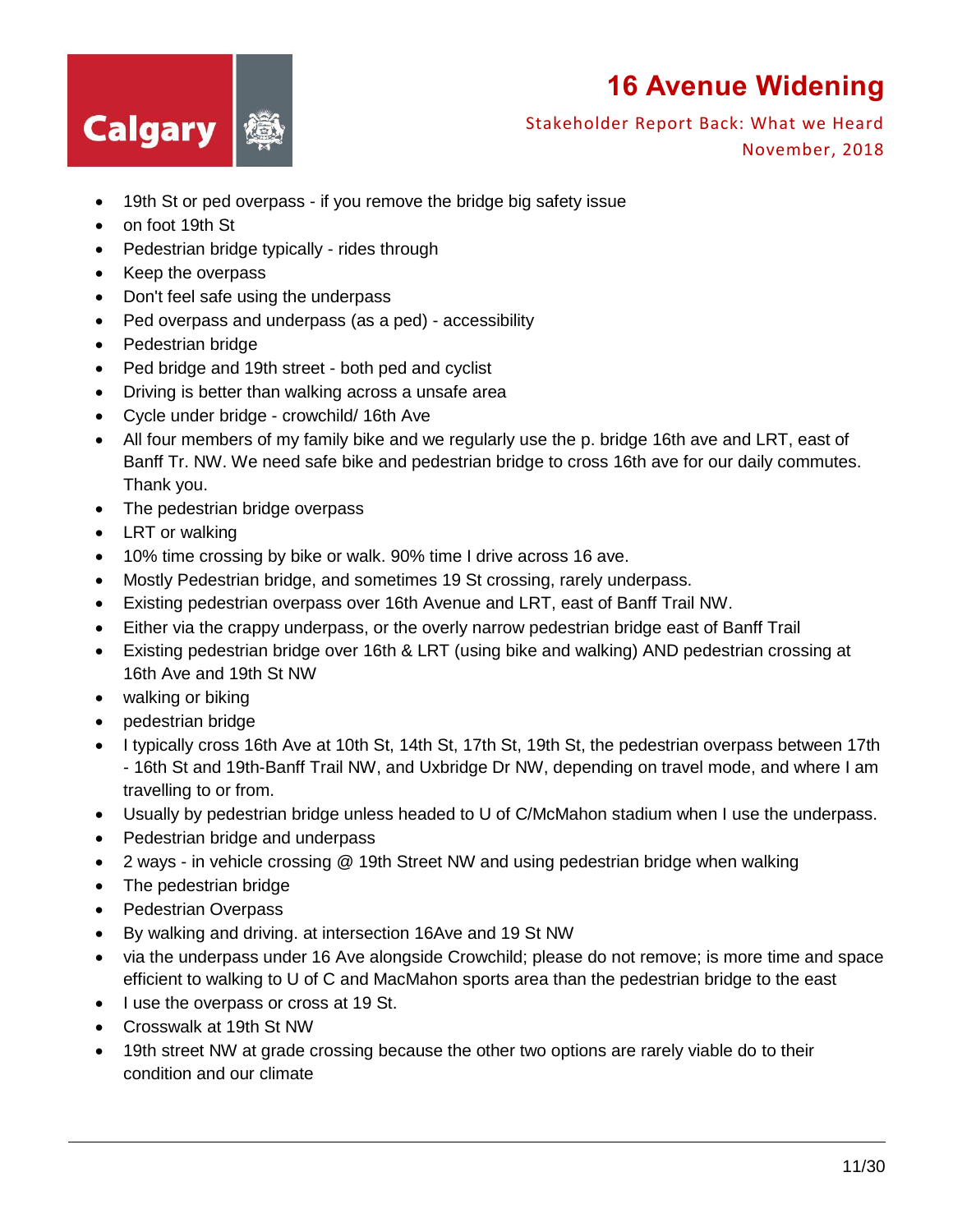

Stakeholder Report Back: What we Heard November, 2018

- I do not walk or bike along 16th avenue, this is the main highway east to west through Calgary. treat it as such and do not hinder traffic with unnecessary barriers to create traffic backups, keep traffic moving.
- on bike at grade pedestrian crossings at 16th/19th (pedestrian bridge is not bike friendly)
- Lights at 16th Ave and 19th Street
- Existing bridge
- 19 St intersection or pedestrian overpass
- At 16th avenue and 19th street NW
- At 16th avenue and 19th street NW
- I use the overpass or the underpass. Sometimes i cross at 19th Street but that is not particularly safe.
- existing overpass
- At the lights on 19st or take the overpass by North hill mall
- Not sure where to add a comment....but would like an easier South bound exist to Crowchild to avoid traffic cutting to 5th or Kingston.
- $\bullet$  At 19 St.
- Drive and walk
- overpass pedestrian bridge
- Crosswalk
- Pedestrian bridge and underpass at Chrowchild. Home Depot via 19 Street.

#### **How is your crossing experience in this area?**

- Need to keep the bridge. Fit grade challenging for mobility, & accessibility.
- $\rightarrow$   $\rightarrow$  19th Street don't feel safe w/ the construction. Challenging if you have mobility issues.
- Accessibility issues for anyone w/mobility issues.
- Must maintain high volume pedestrian/bike overpass over 16th Ave. at or near current overpass at 21A St NW - kids walk to Branton & Abechart and bikes use it - Ground crossing is unsafe & disruptive.
- Ped. Bridge north side stairs poor. 19 St level cross still dangerous. Cars an issue.
- Once advanced greens have finished NP would not cycle down 19th St. Safety!
- Also has friend who was hit @ 19th St. at grade.
- There used to be an opening (before the sound wall) at about 22nd St. It was very dangerous and cars did NOT stop.
- Challenging for both drivers & peds short light. 19th St.
- Crowchild underpass is very dark, tight, & scary. No access to Motel Village once we cross.
- Stair access only to overhead pedestrian crossing limiting people w/kid carriers, heavy bikes.
- 19th St. at grade cars making left turn almost been hit (both cyclist/pedestrian)
- "19th St. nightmare. No right turning traffic on red = dangerous as a pedestrian !"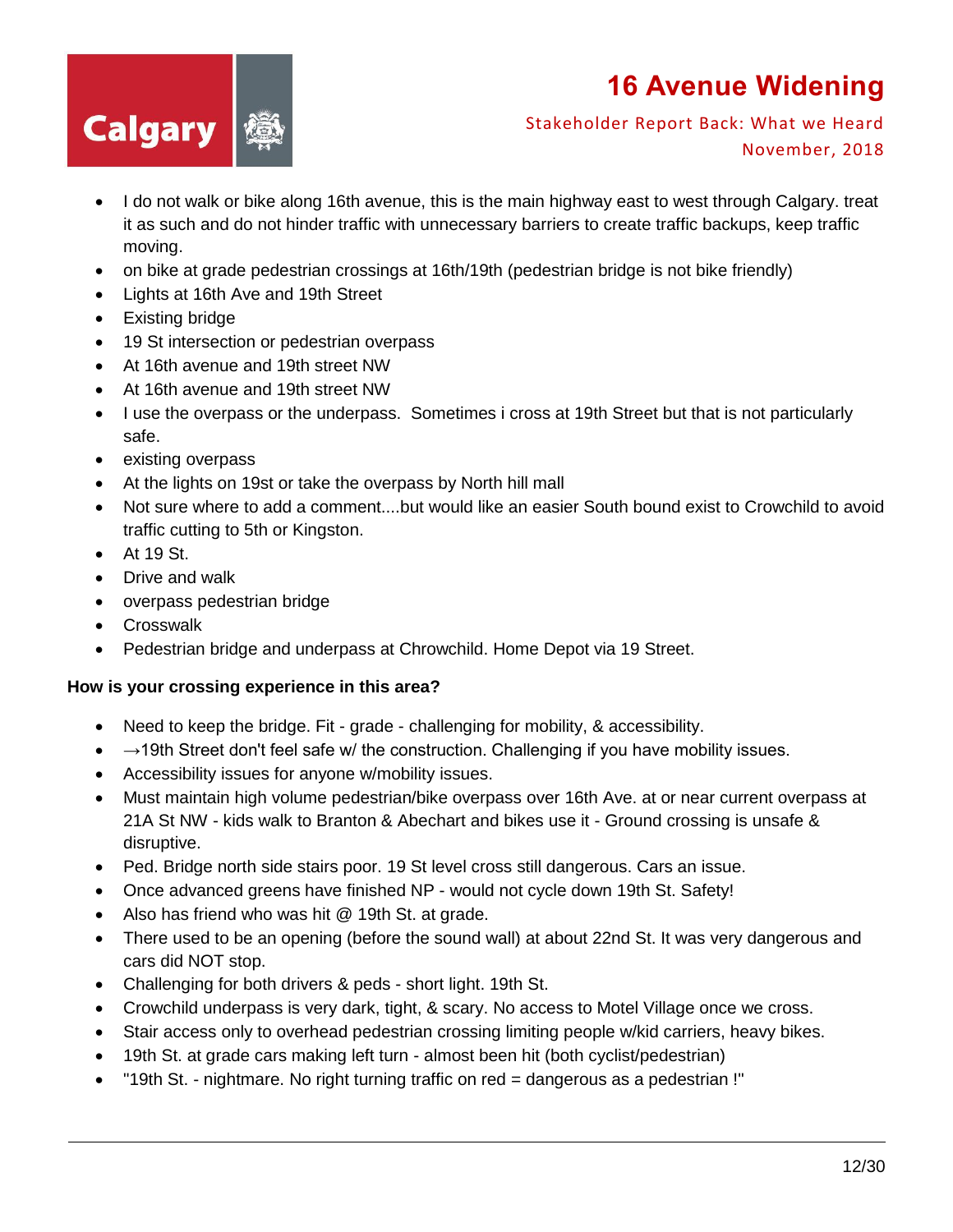

- Crosswalk at 16th Ave / 19th St. has a very short walk light which is mostly ignored by cars NOT SAFE.
- Pedestrian bridge safe and quick
- Doesn't make sense to have an at-grade Xing @19th St. Same safety issues now.
- We lived here before the bridge was built. The bridge was a great improvement. It's safer for the children going to school and for seniors.
- "Cycling ped overpass sharp corners makes difficult to use"
- Bikes traveling E-bound are forced to wait for openings
- Limited sidewalk width leaves pedestrians walking between service Road & 16th.
- Bicycles are not comfortable mixing in traffic, sidewalks are busy & illegal.
- Swooped entry onto Banff Trail leaves pedestrians vulnerable, esp W-bound as traffic speeds around corner.
- Crowchild underpass no room for peds  $\rightarrow$  nowhere safe Northside of 16th Ave.
- "- X walks not accessible wrong location from the mall"
- Accessibility from major stores (Safeway's the mall).
- Ped bridge both good as-is.
- Harassment by drug users at the Ped. Crossover.
- No concerns w/ 19th X-ing in current state.
- Crossing @ C-Train. 19th St not bike friendly X-ing
- Great! Pedestrian bridge works very well.
- "\* Safety Issues dark, too many trees under Crowchild/16th Ave underpass."
- Often scary. Almost regularly (with a child) on NW corner of 16 Ave & 19 St.
- If crossing 16th Ave as a cyclist from Briar Hill should be an access to Banff Tr.
- Ped bridge snow consideration functionality steps are dangerous after snowfall.
- Feels okay w/current state of 19th X-ing.
- Ped. Bridge allows crossing anytime without waiting & stopping traffic.
- "→sharp corners difficult as a cyclist. prefer over an at-grade."
- 16th ave and 19th st crossing: never feels safe. We have always worried and encouraged our kids to use the overpasses. Young students need to cross 16th ave to access Branton JH and Aberhart SH schools.
- Excellent
- long wait for traffic to stop at 19 st and 16 Ave Sw
- It is enjoyable to walk and use either ped bridge (near Northhill mall & Tye St). Less enjoyable crossing at 16 & 19 st. Must be aware to be defensive crossing too many cars run red left turn.
- The underpass is pedestrian hostile. Loud cars to the side and overhead. Dimly lit. Not accessible to bikes or wheelchairs. No great access to Banff Trail train station from here.
- Appreciate the convenience and safety of the overpass though it is narrow, with tight corners and low rails. Also, cyclists travelling north on 21st Street bike route are directed to ride into oncoming traffic along service road to access overpass.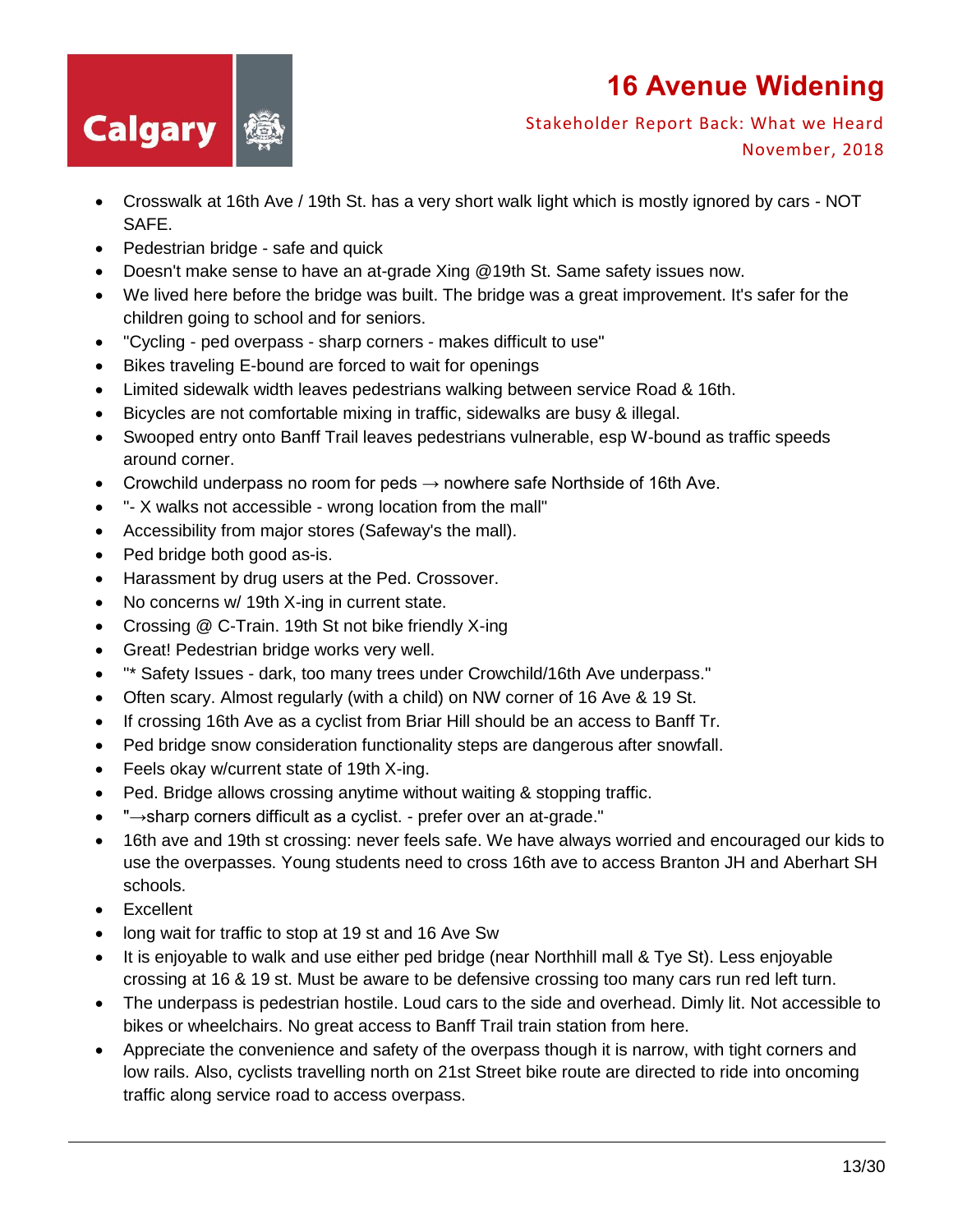

- Unfriendly and outdated
- Pedestrian bridge is pleasant, 16th Ave & 19th St NW is unpleasant
- VERY frightening on a bike and when walking. The travel speed is way to fast. when I'm walking, I have to wait a really long time to cross the road. I would not walk or bike here at night because I would be afraid of being hit
- The bridge is a little old. The main issue is the lack of sidewalks through motel village though.
- Good at 10 St, 14th St, 17th St by bike, poor or undesirable at 19th St, the pedestrian overpass between 17th - 16th St and 19th-Banff Trail NW. Uxbridge Dr NW is super challenging and a fragmented corridor from Banff Trail NW and 19th St. to hospital
- The expedience using the pedestrian bridge is mostly positive. The only trouble is that the landing in Banff trail on the north side is too isolated. Many kids have had scary encounters with people living rough on the way to school.
- Both Bridge and Underpass are so narrow and dangerous with bikes. There are no connections to Banff trail station with Underpass.
- 16th Avenue is a busy thoroughfare made for motorized vehicles more than anything, of people in a hurry to get somewhere, it takes a lot of concentration to cross safely in any form ...
- Fine, as I don't have to wait for traffic lights
- Good on overpass
- It's always busy. It's easier to walk across than to turn
- excellent
- Okay, the overpass is not ideal for cyclists.
- Poor the road is wide and the vehicle speeds are high, walking in this area is an unpleasant experience, I don't like to spend time in this area as a pedestrian
- Scarv
- Do not cross the roadway on foot. If your foot traffic is required use pedestrian over passes, keep pedestrian traffic away from roadway. It's a safety matter for both driver's and pedestrians.
- scary
- Stressful
- Great. Safe
- 19 st is a bit busy and dangerous. Pedestrian overpass is better, but further away.
- It's good.
- $\bullet$  It's good.
- The overpass is excellent between Briar Hill and Banff Trail and OK to access motel village (only OK because the crossing of Banff Trail is hazardous). The underpass is fine but could use better lighting for safety.
- it is excellent although the corners on the ramps are a bit challenging for bikes
- Not easy...have to be very careful. The overpass is the safest
- Unpleasant but do-able. More vegetation on the corners would be nice.
- Very dangerous. Personally I have seen many accidents in 16/19 corners.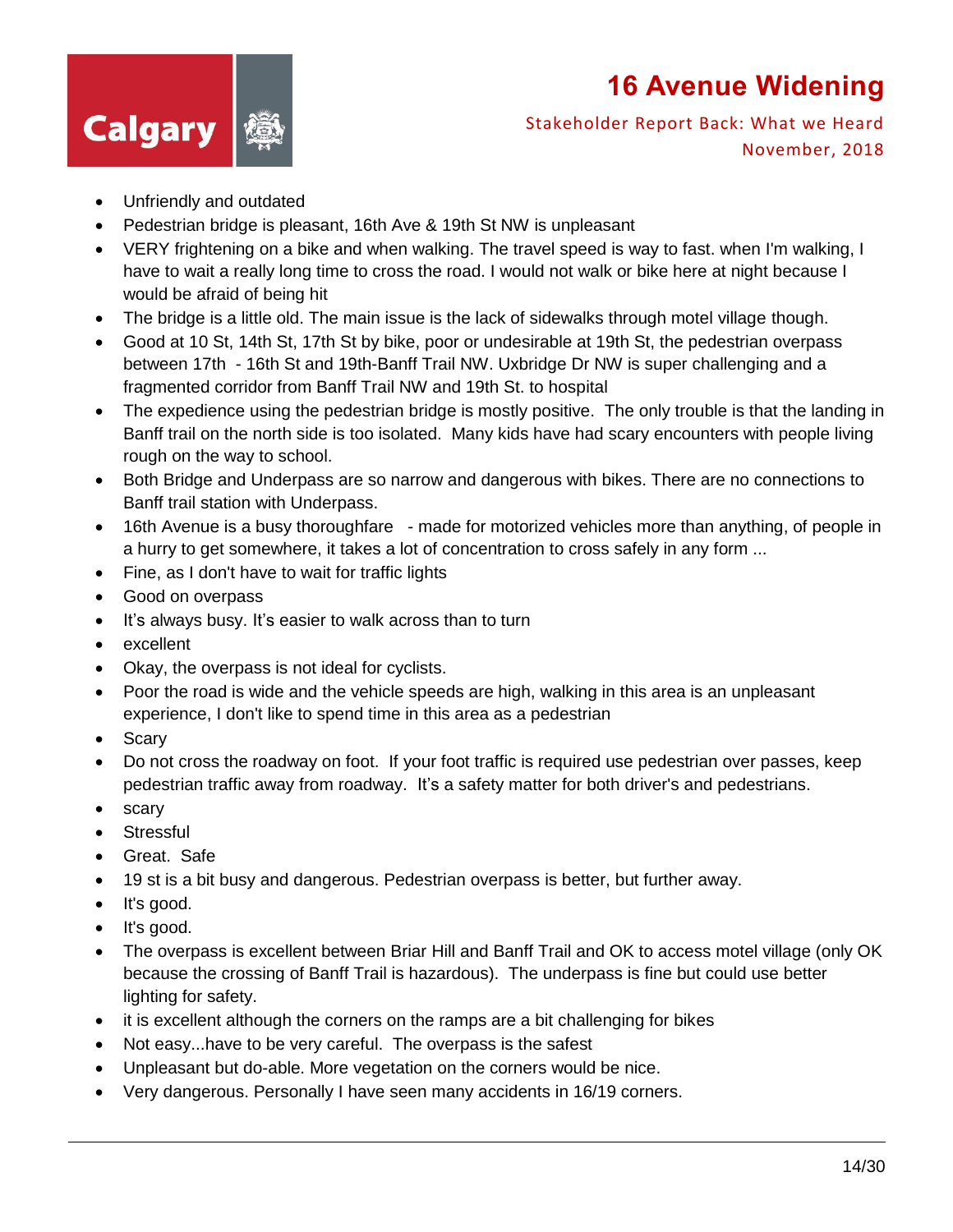

Stakeholder Report Back: What we Heard November, 2018

- good
- N/A
- In general OK.

#### **How could your crossing experience be enhanced?**

- Light is too short @ 19th St. even for people without mobility issues.
- All 3 underpass no snow walk. Need a sidewalk lighting/noisy not safe as-is.
- Ped bridge 19th St. lights too short & too far
- I never cross on grade at this intersection too dangerous
- Maps & diagrams have a lot to be desired more photos would be helpful.
- Stairs & ramp not accessible for those w/mobility issues. Ped Bridge.
- How do you make an underpass more ped friendly.
- Perception make it a pleasant experience."
- Widen the bridge sharp turns! Not safe if removed.
- Ped Overpass concerned about safety if removal.
- Safety concerns if ped removal esp. for students doesn't make sense.
- Underpass w/the new construction opportunity make the underpass enticing for use.
- Crowchild underpass needs widening lights, & a crosswalk to motel village.
- Sound wall should extend pas 20A to improve safety if bike lanes are South of 16th.
- Better pedestrian bridge wider, higher sides over 16 Ave (Spiral)
- Don't trust the lights. Ped bridge no suggestions good as-is.
- At-grade 19th St. don't allow traffic left hand turns in both directions \*time cyclists/ped @same time.
- No pedestrian friendly sidewalk along 16th Ave. (may be alongside of noise barrier)
- At current Crowchild X-ing no crosswalks @ the exit& entrance ramp. Avoids using difficult.
- Widen bridge. Ramp both sides not just one.
- Wider pathway on ped bridge. Wider sidewalks. Better lighting on bridge.
- Remove the ped. Bridge, crime issues.
- Keep the underpass! Even during construction!
- Access of the north side make foot access! To get to Motel Village need sidewalk.
- Underpass NB no sidewalk! Better to stay in Briar Hill and use the sidewalk.
- Landing on North side in Banff trail is too isolated for young student on dark morning.
- Lighting @ Crowchild underpass.
- Help Buttons. Multi-use areas. People in these spaces makes it safer.
- Still require Ped. Overpass
- Junior High kids use
- No grade level crossing
- Keep the underpass
- Upgrade lighting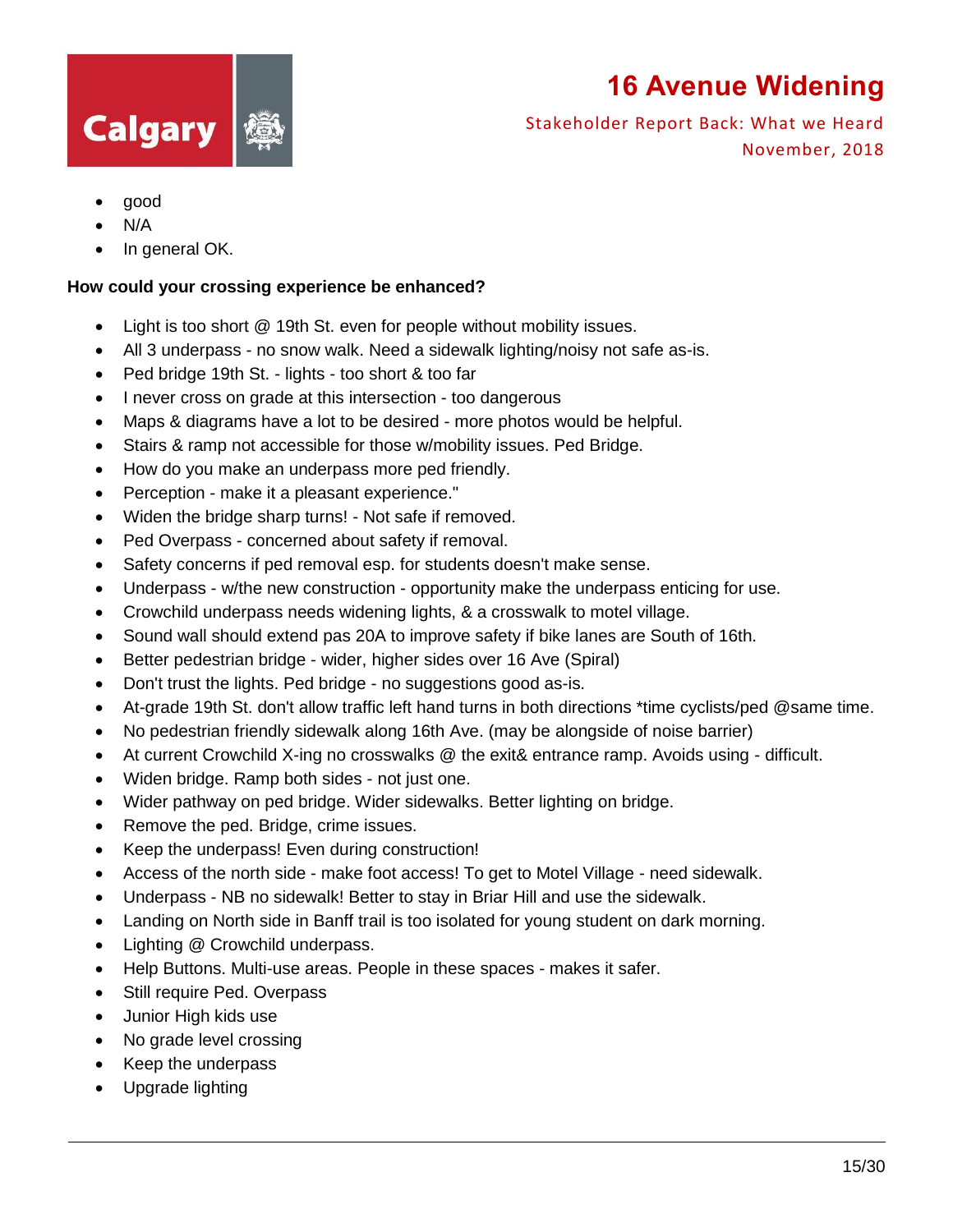

- Trim shrubs at entrance
- Stairs on north side can be slippery in winter
- Remove trees add lights to Peds/Cycle under/overpass
- How about designing the ped bridge to make more accessible for those with mobility issues.
- Better accessibility @ crossings. Heat the bridge especially helpful in winter explore materials.
- Ped Bridge not cyclist friendly. Supports keeping it make functional.
- No push buttons required. Challenge with mobility. Move the X-ing closer to mall.
- Lighting & cameras in underpass.
- Need to keep ped overpass/bridge
- Build a new more accessible, multi-purpose i.e. bike & ped.
- Underpass needs upgrading and improved accessibility.
- Lighting @ underpass
- Build new overpass easier grade/wider for bikes/wheel chairs.
- Ped Bridge better maintenance in winter. Icy! Wider for cyclists/peds.
- Pedestrian bridge with wider corners.
- Keep ped. Bridge level crossing would slow traffic on 16th and be dangerous.
- Thinking riding North on 21st street encourages cyclists to drive against traffic.
- Pedestrian/cycle pathway to connect all the way to McMahan leverage the Crowchild construction.
- Improve ped. Bridge (not level crossing) Traffic volume and type not at good with residential needs.
- Critical connection Don't remove Ped Bridge.
- Cameras on both the bridge & underpass.
- In and out access on 20A to community.
- Widen but be thoughtful about design. Impact to neighbourhood.
- Keep the ped bridge! Do not remove.
- Keep the ped bridge. Critical connection for both ped & cyclist.
- Underpass more lighting.
- Ped Bridge good to connect both community esp. with the BRT coming.
- Make it more accessible for ped/cyclist both under pass and ped bridge.
- Getting off the ped bridge better connection to path!
- Lighting at Crowchild underpass!
- Wider ped bridge for both cycling & peds.
- Ped overpass Accessibility's mobility issues need to be addressed.
- Drivers being more aware and respecting the rules.
- Experience is already very good on ped overpass.
- Please provide safe bridges for bikes and pedestrians. 16th avenue is too busy.
- Please do not remove the pedestrian bridge. It is much safer and convenient to use the bridge and it would be troublesome to get on the other side of the train tracks otherwise.
- I find the the St crossing turns tight on bicycle. Build two new crossings @ (Tye St) (16 Ave & 19 st) similar to Northhill mall crossing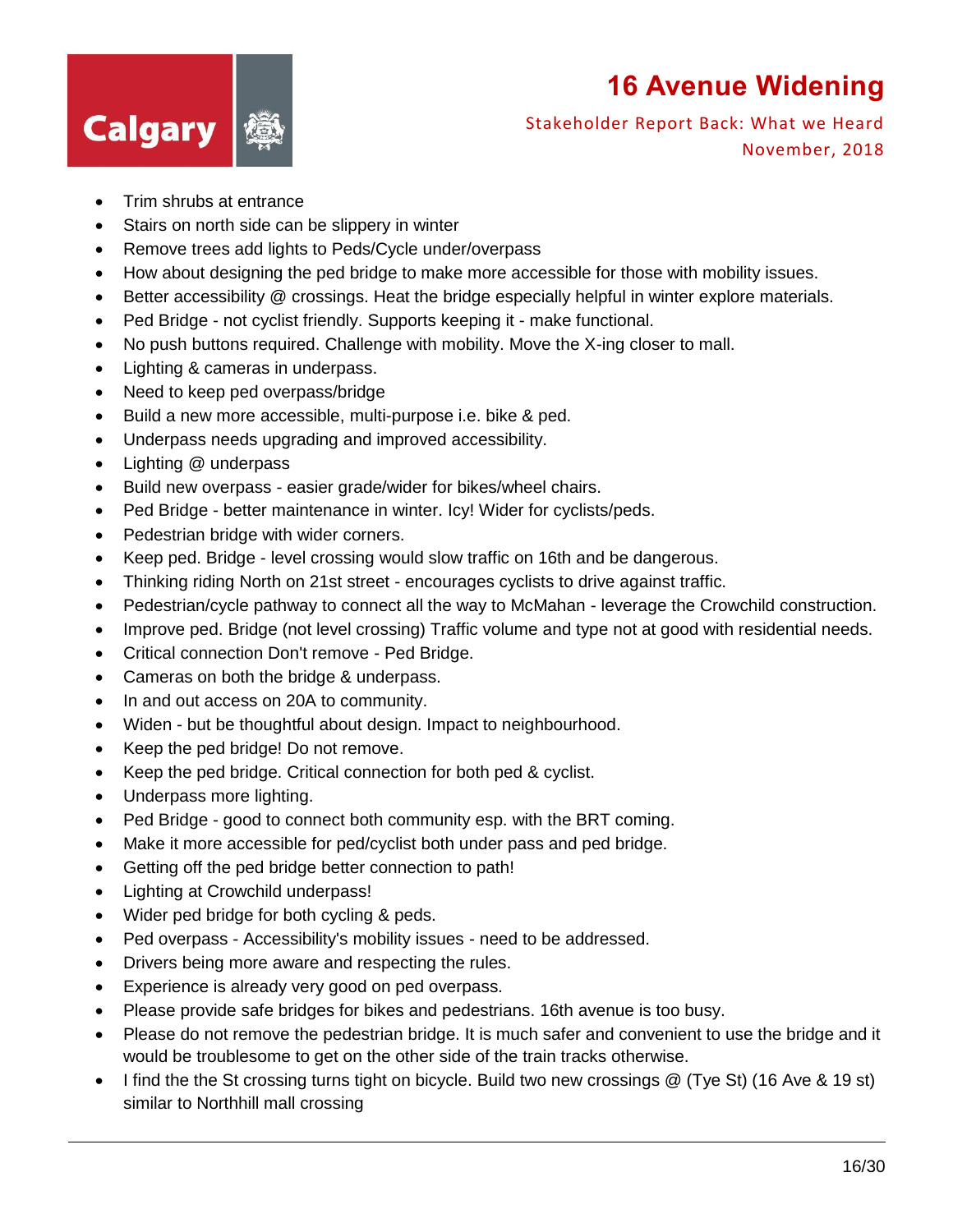

- A newer overpass with wider deck and better turn radii would be appreciated, but I'd rather see the current overpass retained than have the connection between Briar Hill and Capitol Hill Crescent removed.
- Appropriately wide (at least double the current) sidewalks/ramps. Better noise management (especially on the underpass)
- Wider, more bike friendly pedestrian bridge. I cannot imagine enhancing the pedestrian cross on 16th Ave NW. It is busy. It is the Trans Canada Highway!
- Slower speeds for vehicles, few lanes of traffic, better lighting
- Better connections to the crossing areas
- ped. overpass between 17 -16 St should not put you into a parking lot at North Hill, and 19 St-Banff Trail ped over passSteep grade, corners, run out on south side conflict. Connect the fragmented connections over Crowchild bridge overpass Banff tr-hospital
- Make the landings on both sides, but especially the North side more visible to 16 avenue.
- Widening bridge and underpass. Making additional sidewalks and bike passes in Motel area.
- prefer to be away from traffic when walking overhead ped bridge makes most sense to us
- I am more concerned about the improved sound barrier to traffic, how high will it be? Also more concerned about the 20A street access to 16th avenue. It's a dangerous intersection and needs to be addressed, preferably removed.
- More turning time from 16 Ave into 19 ST going north
- Leave the underpass as is; is time and space efficient thanks
- Take out the 180 deg turns in the overpass.
- Narrow the road, decrease the road speed, narrow lane widths
- Improvements to the below grade crossing at Crowchild Trail and the stairs and sidewalks connected to it.
- Do not allow opportunity for jaywalking, already a concern on game nights around McMahan. To many close calls of pedestrians running across 16th Avenue.
- provide a designated bike lane continuation from bike route on 17a Street directly to Capitol Hill Crescent NW (this is a missing link on the extremely important route from Downtown/ Kensington to the University Campus)
- Protected from turning motorists and not directly in the path of traffic
- Leave bridge there
- Overpass closer to 19 St with connecting ramps north and south and east and west.
- $\bullet$  It's fine as it is.
- $\bullet$  It's fine as it is.
- Leave the overpass as it is. Improve the crosswalk area at Banff Trail for safety. Improve lighting of underpass.
- maybe better ramp design but its probably not worth the cost to redesign these
- Simpler overpass with good lighting and wide open area to exit.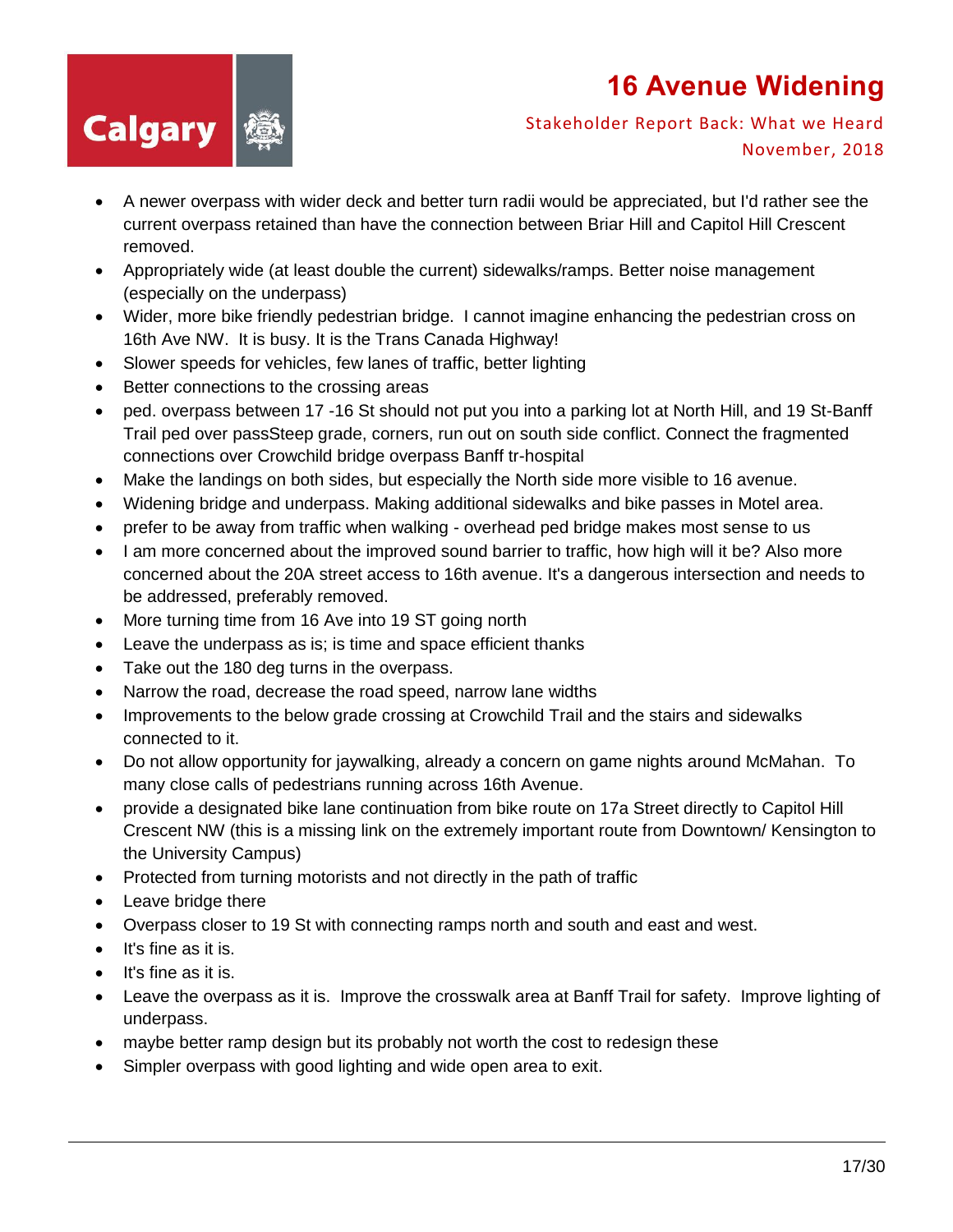

Stakeholder Report Back: What we Heard November, 2018

- The NW corner is partially unpaved by the walk button and becomes a mud hole. More pavement please.
- By building a bridge on four corners of 16/19
- better marked bike routes
- Underpass and pedestrian bridge could be a bit more bike friendly. Especially when I am with a bike trailer or my son's bike attached to my bike. Crossing at 19 Street is not very children friendly.

#### **What are the issues? (Option A – Street level crossing (at-grade))**

- At level crossings provide easier access for people living in new 31 storey building to cross and park on the streets in front of our houses (22 A St Resident) no at grade crossings!
- No sound barrier? Who will cycle or walk in the winter/chinook day?
- The 2nd crossing at 22A seems redundant given the underpass
- Will multi-use pathway intersections with roadways be designed and regulated to support safe cycling and promote clear operation for all?
- Keep existing overpass vs street level. 2nd new potential street level walk way is redundant
- Continue safe crossing over 16 Ave and avoid potential pedestrian/car interaction
- At grade crossings are not safe and slow traffic down -> lose lose
- Safety
- Overhead crossing needs to remain. Thousands of pedestrians and cyclists cross over 16 Ave daily. An at grade would create severe safety issues and major traffic congestion
- Many students and pedestrians/cyclists use the overpass. Do not remove.
- Safety 1st. Slowing down traffic, longer lights
- Very difficult to take a bike through LRT crossing gates. Strollers, chariots, bike trailers even worse.
- Upgrade over pedestrian bridge. 2 other at grade walkway not needed
- Sound barrier needed on south side of 16 Ave/Briar Hill area
- None
- Kids use this route to/from school, I don't trust vehicles to stop as drivers get annoyed with multiple street crossings
- without LRT overpass, >= 600m detour for peds
- slow traffic is safe for bike/walking access
- Calgary typically does not do well with at-grade crossings on high-volume roads increased fatalities
- Note: co-op @ 16 Ave & 5st NE is frustrating for drivers and ped. Same issue here?
- Do not want or need level crossing. It will increase stops and starts and noise and pollution
- Support north side 16 Ave multiuse pathways. BUT need clear guidance for cyclists and peds around crossings. Avoid conflicts between users and with vehicles.
- At grade crossing (1) defeats the efficient movement of vehicular traffic (2) huge ped. safety issue
- grade crossing would affect traffic on 21A St NW
- Removing the pedestrian bridge will lead to serious accidents. That bridge is used by large numbers of junior and senior high students each day.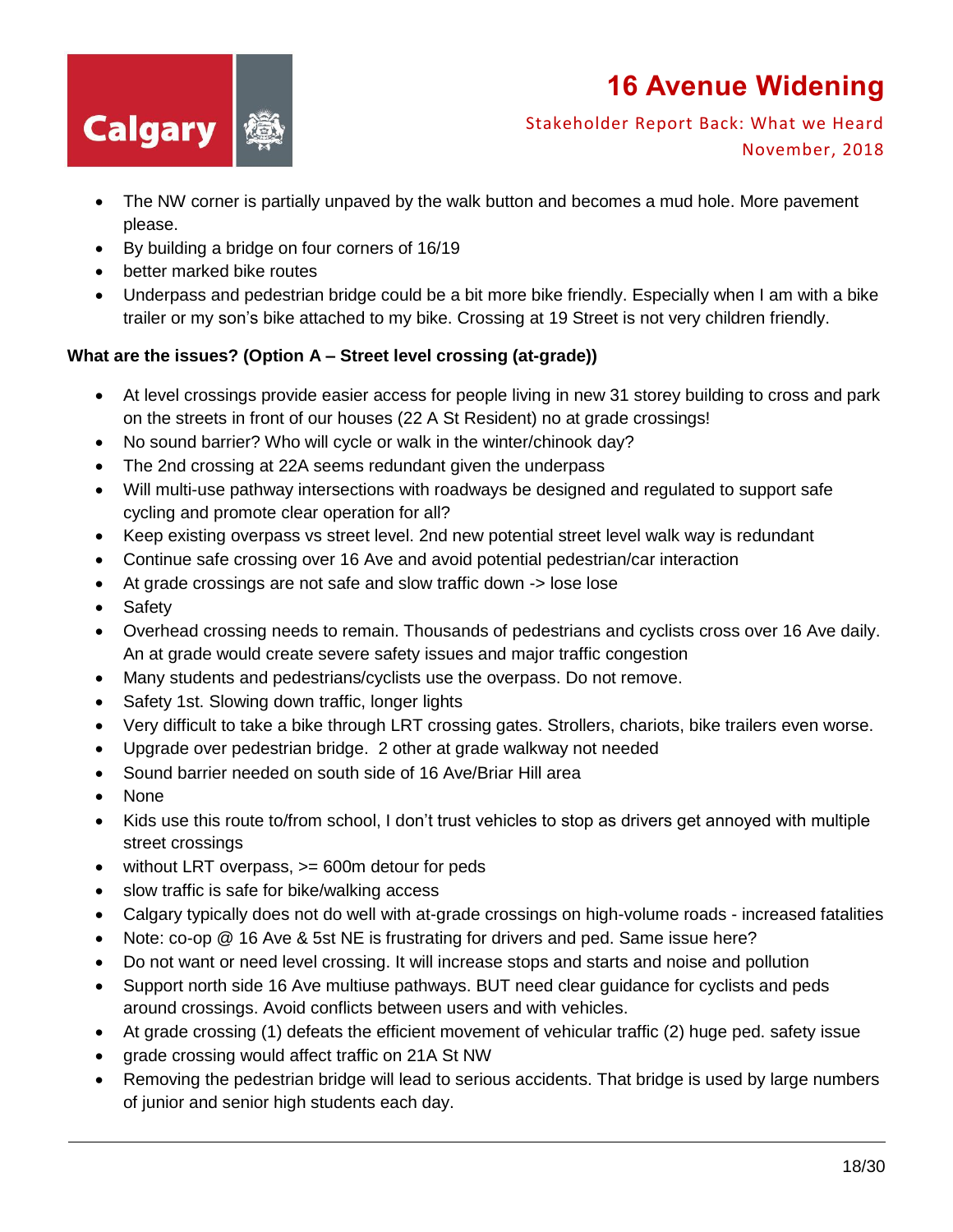

- Do not agree with trying to achieve an urban blvd while widening
- Creates 2-point crossing vs. current system for crossing 16th and LRT perceived barriers are real.
- Potential to reduce access to LRT if people not comfortable crossing at grade (kids, seniors, etc)
- Multiuse pathways, by pushing cyclists into pedestrian space, can create challenges safety and mobility-wise compared to real bike infrastructures
- Leaving the overpass in the best option as we don't not want any breaks in the sound wall. The sound wall should be raised so it is above the stack of the semis
- Crossing 16th with a bike is dangerous. Getting rid of the pedestrian bridge will reduce bike connectivity
- Huge potential for pedestrian fatality at level crossing N.B. it's the TRANS CANADA!
- Too many controlled crossing without a pedestrian bridge
- Pedestrian bridge just over LRT would be short and steep!
- More light! 16th Ave is a high SPEED highway need overhead bridge!
- New hi rise development will increase res parking and that will encroach south of 16 ave
- New pedestrian/bike traffic from re-developed area north fo 16th Ave won't need to often cross to south side if amenities are all on north side
- still require a overpass Junior high kids crossing 16 ave
- Overpass cycle and ped. Safety issues @ 19th st.
- 19th street safety issues
- How would you cross the LRT safely with an at grade Xing?
- Make the sound wall higher so that it is above the exhaust stacks of the transport trucks. No breaks in the sound wall!
- Removing overpass intentionally increases risk of pedestrian hit from nil to ? 35% chance of one in the next 15 years? Who signs for this?
- Level crossings increase opportunity for pedestrians/vehicle accidents. Just try crossing 6-8 lanes with light changing
- Rapid transit bus makes level crossing even more of a problem
- Disagree with Option A street crossing on 16 Ave. -safety concern for bike and school U of C, conflict with commuter traffic. - Hwy 1 - 50,000 traffic. Traffic doesn't pay attention. -Kids walk against lights. -Add more time to jam traffic 16 Ave
- do not understand the need for at grade walkways for an area that is intended to be a "selfcontained" community with all the necessary services - grocery, pharmacy, etc
- $\bullet$  Traffic flow will be choked by the steady stream of pedestrians. Overpass = efficient
- Sound wall opening defeat the purpose on an extremely high volume road. More traffic than regular urban boulevard. 21A impacted by this.
- At-grade crossing is dangero9us for pedestrians and will impede traffic-flow for cars turning from Banff Trail.
- Multiuse pathway crossing roadways provide little to no guidance for bicycle travel in terms of rightof-way, etc.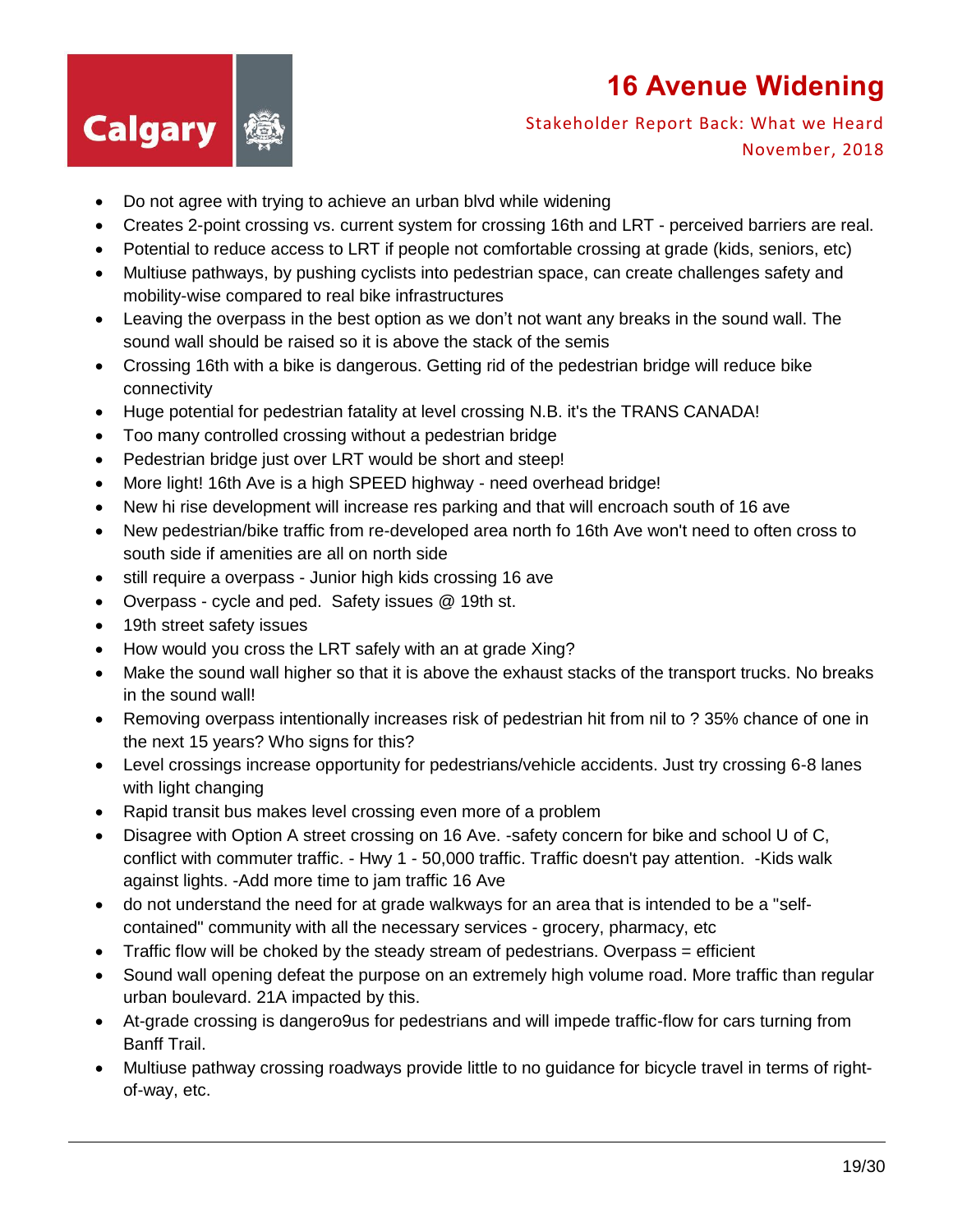

- eliminate people looking into folk's yard
- Taller sound barrier to Briar Hill is needed. Block more sound. No gap for level crossing is best for noise reduction.
- Build out/ancilar curb at Banff Trail turn to slow traffic entering Motel Village
- Slow traffic with increased signalization reducing noise, extremity of impacts when they occur
- Remove "pinch points" issues currently associated with ped bridge. long bikes, trailers have trouble turning
- 50km/h speed limit 19th st -> Crowchild
- move to 40kmh on 16 th Ave. <speed limit>
- Option B is the preferred option!
- improve underpass it needs some work
- The "gawking in yards" applies to only one or two houses.
- Keep pedestrian bridge (1) add more lighting. (2) incorporate cameras. (3) raise the height to accommodate larger vehicles? (4) cover or design it for heavy-snowfall to fall through?? Permeate?
- Keep sound wall intact with no openings. Pedestrian and cyclist friendly: upgrade overpass and underpass.
- enhancements NEVER slow down driver's -> danger for pedestrians and cyclists
- Busy traffic, panhandling.
- Removing the pedestrian bridge overpass at 16th avenue would make 16th avenue much more dangerous and unpleasant to cross. Please do not remove the pedestrian bridge.
- potential for traffic accidents with pedestrians
- This would severely reduce convenience (longer crossing times over 16th Avenue due to 16th Avenue priority signals) and (potentially) safety for bicycle travel along Capitol Hill Crescent to Briar Hill.
- Wasting 4-5 minutes of my life inhaling exhaust to then cross 6 lanes of traffic sounds amazing. Or maybe not.
- C train lines and I feel like more accidents will occur
- Safety. Noise. More vehicles idling needlessly, which adds pollution.
- it would be nice to keep the connection to the pedestrian infrastructure off of Capital Hill Crescent, connecting to Banff Trail seems scary
- I would be nervous crossing at street level. There's a lot of pedestrian traffic at banff trail lrt station and the cars barely stop for people there. I don't think they'd be more considerate on 16th Avenue.
- Much more dangerous than bridge. Injuries and fatalities are inevitable, especially with drivers passing through on Trans Canada. Our pedestrian crossing conventions are odd compared to other places and drivers will be confused.
- slow down traffic of 16ave by signals
- adding more traffic signals on 16th Avenue not the answer it is already a long east-west commute to cross town
- Very dangerous!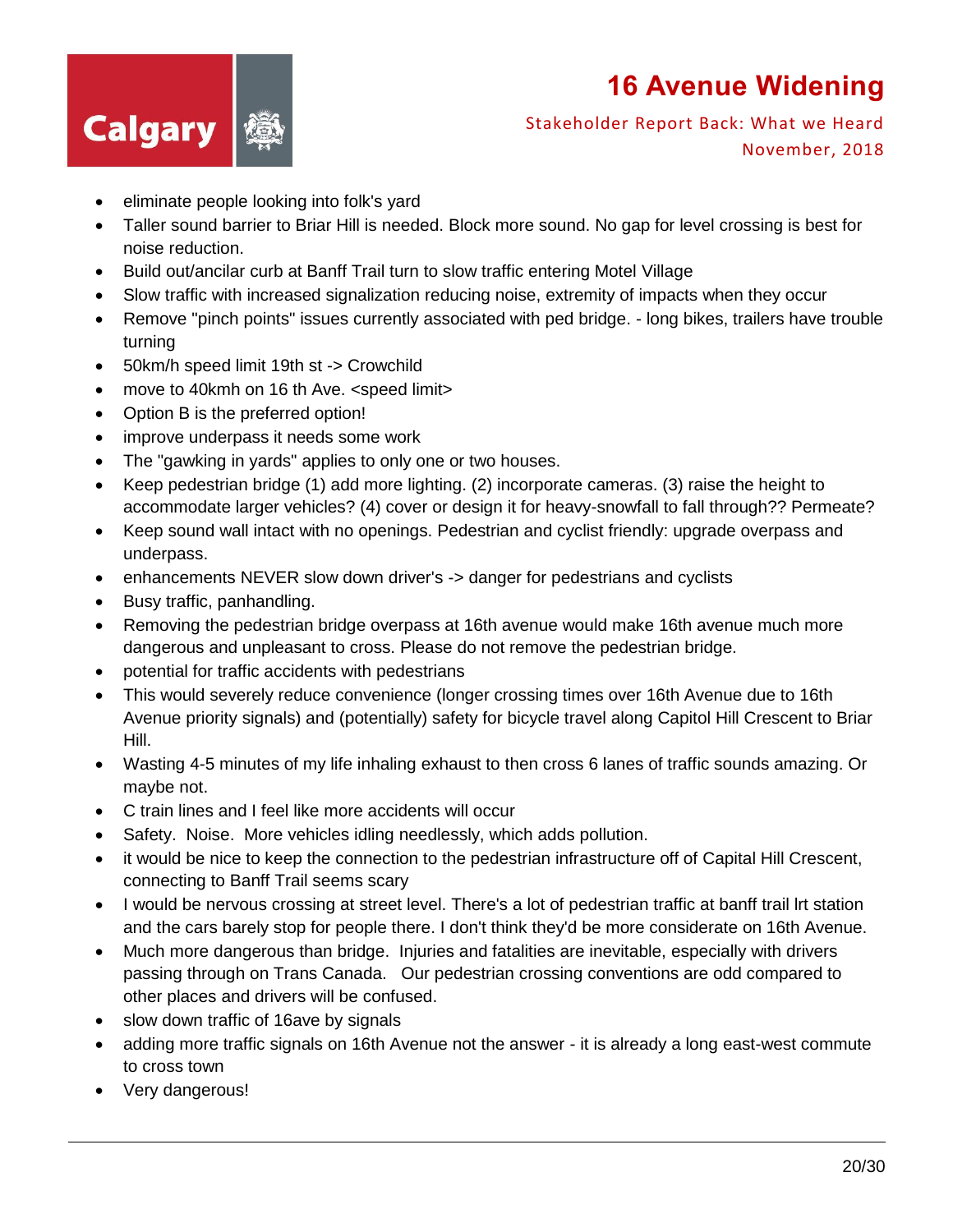

#### Stakeholder Report Back: What we Heard November, 2018

- This is not a pleasant area with the traffic and the walls.
- Roadway speeds are high in the area and the road is wide
- increased sound concerns in the neighbourhood due to breaches in the noise wall
- Pedestrian traffic interaction is at greatest risk of injuries and possible death. Increased risk of jaywalking. Stops the flow of traffic and impedes traffic flow creating large traffic backup's. Crosswalk viability for both drivers and pedestrians.
- needs to cross LRT too, signal waiting needs to be minimal for cyclists
- Boulevard pathways, particularly bi-directional paths, are recognized by transportation professionals as dangerous to cyclists at intersections. This is NOT an acceptable option unless separate light signals are added at intersections for cyclists.
- NO
- Getting hit by cars
- Scarv.
- Noise through the wall, dangerous to cross 16 Ave, slows traffic
- Reduced traffic flow resulting in more concentrated vehicle exhaust for families in nearby homes.
- Reduced traffic flow resulting in more concentrated vehicle exhaust for families in nearby homes.
- Why take out the existing overpass? How does that benefit anyone? Have people crossing 6 lanes of traffic? Not safe!! Not good for traffic flow either. Opening sound wall just gives people access to park their cars in briar hill.
- Removal of overpass is a mistake as it forces people to travel along less desirable routes through motel village or worse yet along 19th Street. 19 Street is a nightmare for cyclists. Crossing 16 Ave at grade is unsafe regardless of location.
- No comment
- No comment
- More stop lights for traffic. You still propose a pedestrian bridge over LRT, so pedestrians don't gain anything.
- Cyclists don't like stopping for lights; they like to keep moving. Cyclists and pedestrians don't like being close to noisy fast dirty vehicles.
- Traffic
- Because of the wait, it will take longer.
- Because of the wait, it will take longer. Fast moving traffic may be a thread to pedestrians. Especially younger children crossing for going to school. Car traffic will be slowed down with additional crossings. Especially if not synchronized.
- An additional light on 16th that is already congested. Eastbound traffic stopping at 19th already backs up here, an additional light is not going to help, and the over the C-train bridge will have to remain

#### **What are the opportunities? (Option A – Street level crossing (at-grade))**

• None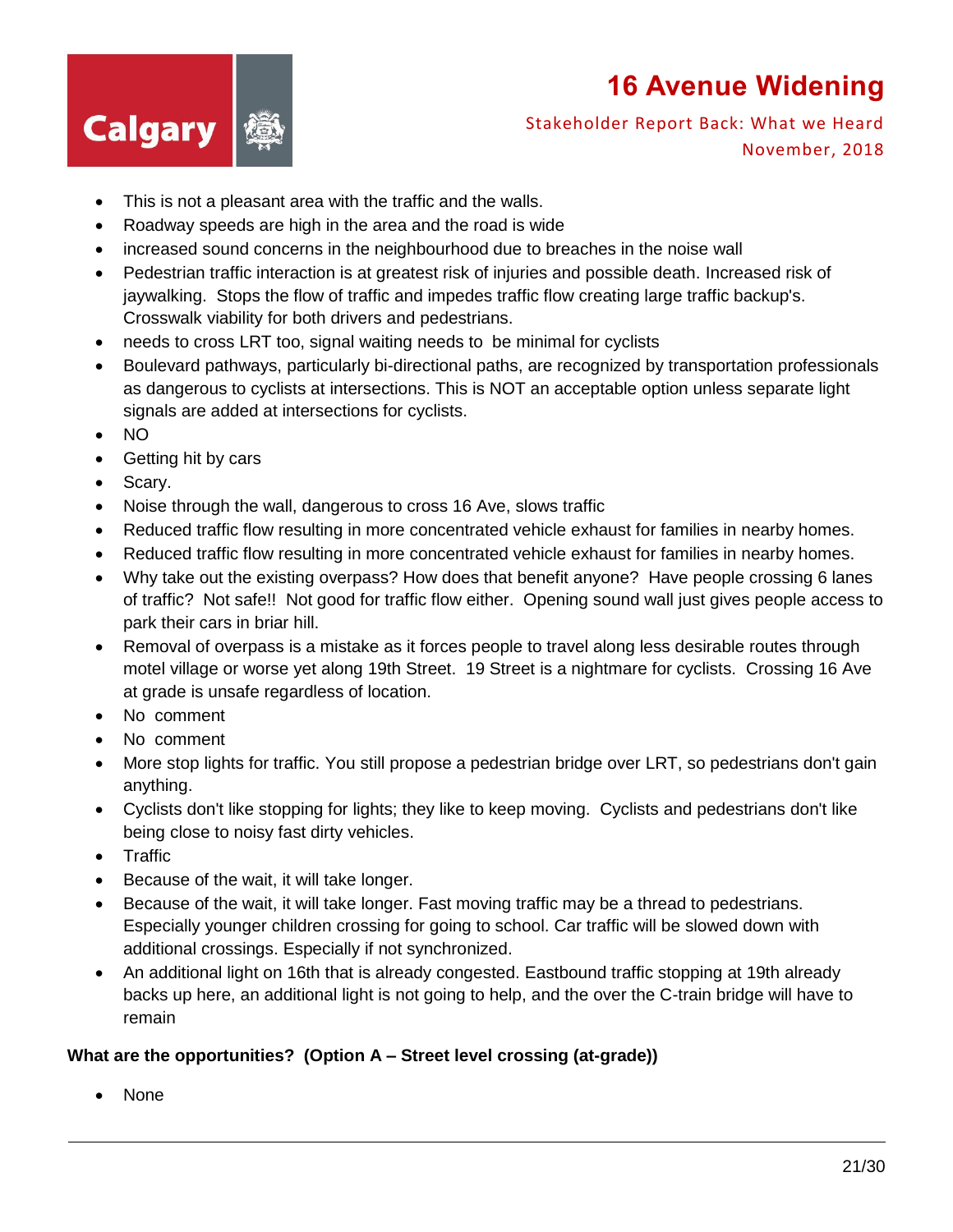

- Fast
- Better connection to Banff trail businesses. and access to LRT for the community
- May provide better bicycle connectivity to pathway along north side of 16th Avenue, but this could still be accomplished through an additional ramp if the existing span is retained.
- We're no longer putting other modes out of sight and out of mind of high speed vehicular traffic.
- More rear end collision opportunities.
- More at-grade crossings are needed!
- Don't have to climb the bridge
- none
- Use overpass
- Crossing the road at grade is the most efficient manner for pedestrians to cross the road
- accessibility especially in winter conditions
- The only opportunity I see is you save money for street level vs pedestrian overpass. No opportunities just a lot of safety concerns for all involved. All street level crossing in Calgary is very dangerous at the best of times.
- there needs to be an at-grade continuation from the 17a bike route to the University , but this should be done at 19th street in a designated bike lane that directly connects 17a Street with Capitol Hill Crescent NW
- Not much to save this option if cyclists are to be safely accommodated on the north side of 16th Ave.
- NONE
- Faster than accessing a bridge
- Landscaping
- Faster, maybe easier in winter
- None since 19th street and the overpass work well for crossing 16th avenue. There is also an underpass nearby.
- None since 19th street and the overpass work well for crossing 16th avenue. There is also an underpass nearby.
- Seriously i cannot think of a single thing.
- i do not see anything positive related to at grade crossings
- No Comment
- No Comment
- None that I can see
- less distance to cover, pedestrians like that
- Landscape enhancements and good accessibility for disabled
- Very few people may have faster access to services at Motel Village on the crossing at approx. 22a Street.
- If this has to happen, the at grade crossing should be on the east side of the 16th/Banff trail intersection so as to not add an additional light. This could add the advantage of making Banff Trail NW more pedestrian friendly.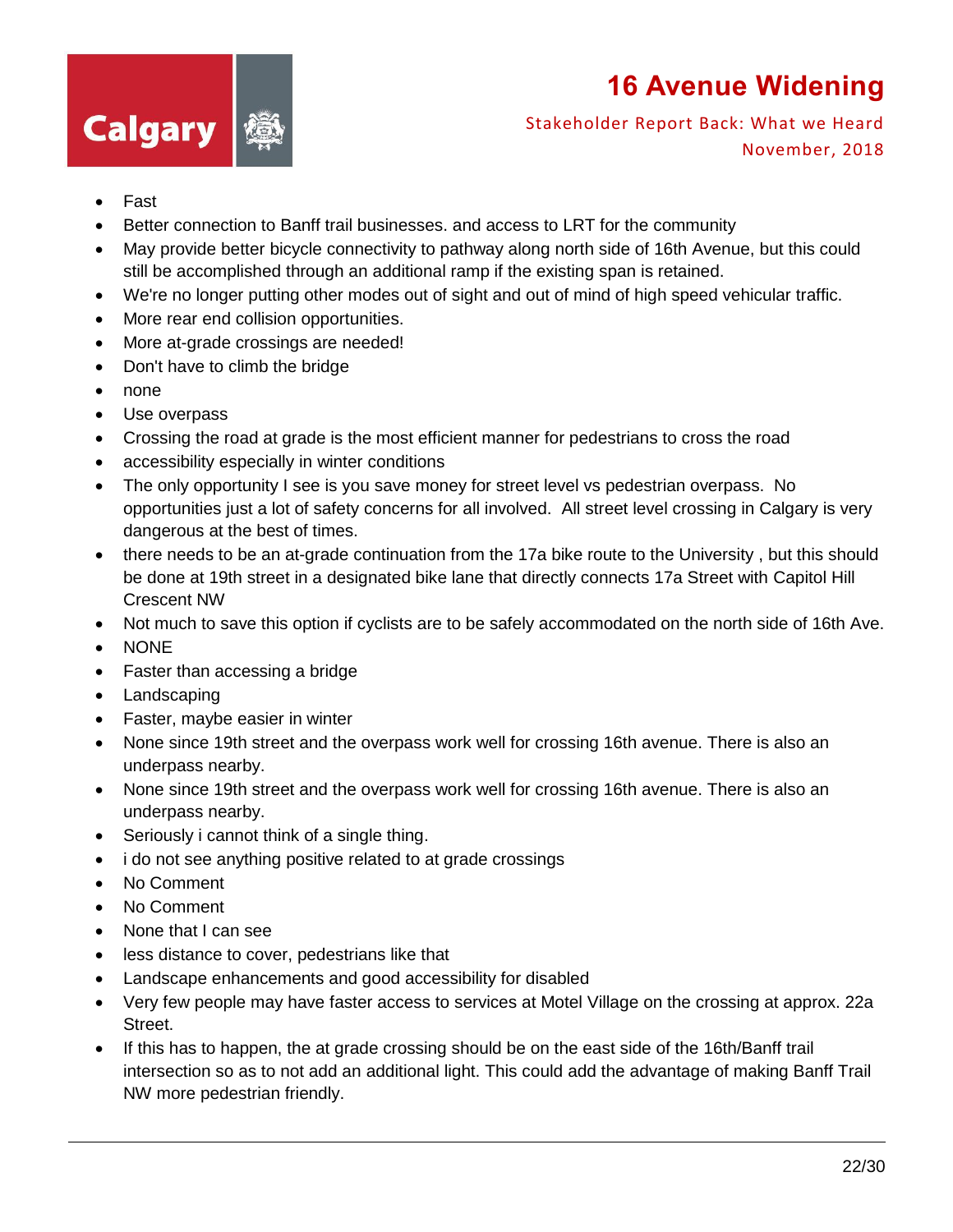

Stakeholder Report Back: What we Heard November, 2018

#### **What are the issues? (Option B – Overhead crossing)**

- This connects nowhere ahead of overpass thrown onto road multiple conflict points. [arrow referring to edge of map area where 16 Ave adjacent service road goes west]
- spiral ramp [on the north side of the ped bridge once over the LRT tracks]
- spiral ramp [on the south side of ped bridge east of 21A st]
- Option B keeps traffic flowing. Are all traffic lights staying?
- OPTION B is PREFERRED!
- Map could some more details
- want more details on sound barrier north side
- Pedestrian bridge is a safer access across 6-8 lanes of Traffic for getting to schools
- Kids living south of 16th and attending Branton school use the pedestrian bridge to safely cross 16 the Ave each day. KEEP IT.
- upgrade overpass everyone uses it
- Definitely prefer ease and safety of crossing 16th Avenue on overpass
- Ped bridge if maintained in project NEEDS a ram for access to north side 16th Ave. Can't ride bikes/push strollers up/down stairs!!
- Maintain overhead crossing
- Overhead bridges are safer
- keep pedestrian bridge
- Keep pedestrian bridge for safety of students attending Branton and Aberhart from South
- 16 th Ave is a highway really. -overhead crossing is SAFER in long run
- Get rid of bridge. Too much crime and drugs in the park. Not safe
- Support multiuse pathways on north side 16th Ave. But NEED clear guidance for cyclists and pedestrians at crossings. Avoid conflicts between pathway users AND with the vehicles
- at grade crossing aren't a safe option for such a busy road
- Grade level crossings seem very dangerous. -Lots of people are used to the ramps with the existing bridge. What about mounting a camera/sensor below the pedestrian-bridge to see average traffic flow from 19 st. NW past Banff Trail NW?
- $\bullet$  Not realistic for 16th Ave to be an urban blvd! Traffic will be  $>2x$  the volume of an urban blvd. Pedestrian/bike connectivity needs to be over or under, not at grade.
- maintaining noise barrier for Briar Hill (south side)
- keeping pedestrian/cycle overpass and improving safety underpass Crowchild/16th Ave for users
- Traffic stopping and starting at at-grade crossing creates more noise for residents of 16th Ave
- Level crossing of 16 Ave too dangerous and time confusing. As the city wants to reduce cars we should make biking and pedestrians more friendly.
- What's going to happen to the service road on the S side of 16th Ave? Lane access? Garbage truck access?
- Access to Brantont Ave. safer with bridge. These are our kiids we are trying to keep safe.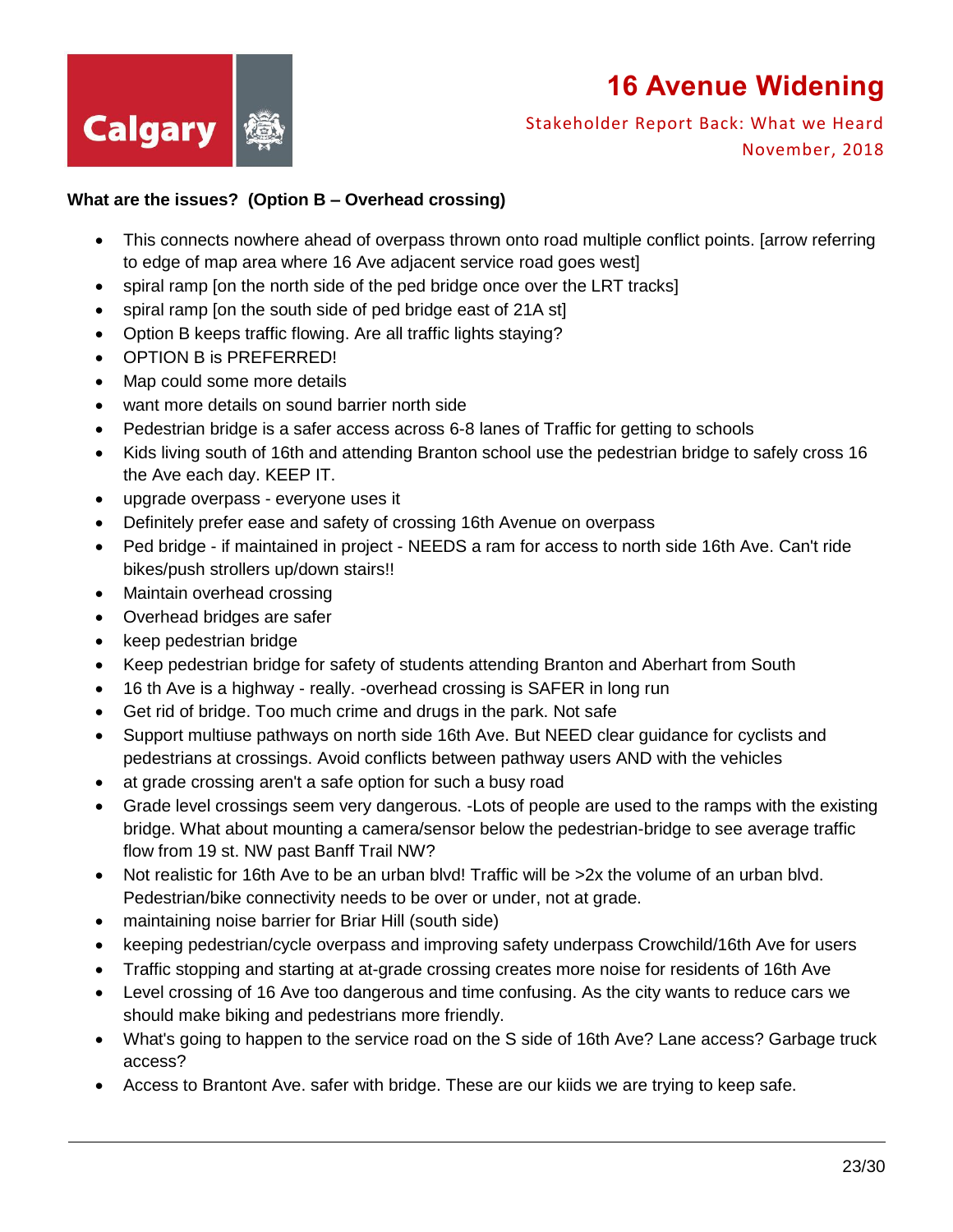

- Denny's stays, service road is re-routed behind Denny's or signs and barricades are set up to avoid frustration
- If the noise wall must be reconstructed keep it where it is and maybe make it a little higher.
- Keep the pedestrian bridge for safety of students. An at-grade crossing is a bunch of accidents waiting to happen.
- New lighting, north side ramps and less green area south side to reduce potential for loitering (not currently a large issue based on my location access the street in the south)
- No issues
- Is there enough space to build a nice, easy transition ramp so everyone can use i.e walk, bike, wheelchair, strollers.
- ice in winter, not direct access
- Current structure needs to be upgraded to better accommodate bikes and more active travel trips. Northbound access on Briar Hill side actually specifically directs cyclists to ride against travel direction on service road.
- It's overly narrow and requires a vertical climb and has a terrible record of being properly dealt with for snow and ice control
- This is the best option. City should remove snow / ice in a timely manner
- pedestrian bridges are inaccessible for those who have disabilities, and are a significant barrier to entry
- bridge can be hard to get up and down
- Will it remain open during construction?
- Need to expand it double at least.
- Ped bridge will be unavailable during construction phase, safe level crossing will be a challenge und
- None, very safe!
- Cost, also need more space to make the crossing suitable for cycling.
- Significant additional travel time and distance for pedestrians
- cost
- Issue everyone will point out is cost. All efforts must be made to have pedestrian traffic use the overpass and not have ability to jaywalk down the street or over a road side barrier, 16th avenue has very heavy traffic a danger to pedestrians and bikes
- not bike friendly
- Existing bridge is very steep and very narrow does not accommodate long or wide bicycles or bicycles pulling trailers (e.g., utility trailers, child trailers).
- NONE
- None. Love it.
- Ramps needed
- I feel that anyone with accessibility issues will use transit to go to the new motel village area and will not need to park in Briar Hill to visit that area.
- Works well.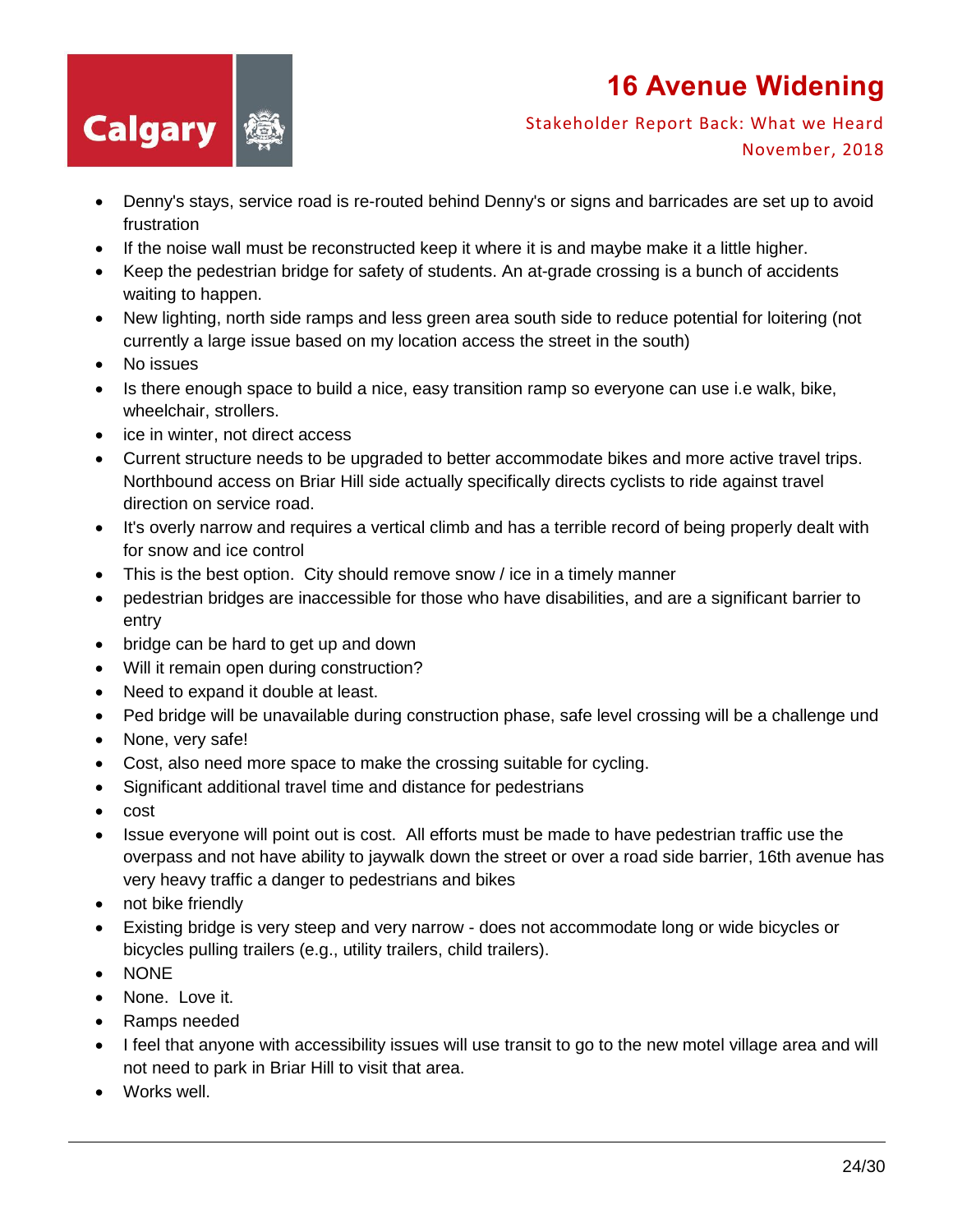

Stakeholder Report Back: What we Heard November, 2018

- There are no issues. The current crossing is in a great location and serves the users well.
- no real issues with the present crossing
- No comment
- No comment
- I like this the best.
- B is the best option. Overhead crossing at 16/19 is the best option. I live very near this corner for 54 years.
- pedestrians don't like the elevation, it adds a lot of work to their trip
- Accessibility
- Ramps could be more bike friendly. Bike access to north side of 16 AVE would require a bike ramp.

#### **What are the opportunities? (Option B – Overhead crossing)**

- Kep ped. bridge how about another Peace Bridge- the last one was so cheap!
- Keep existing road on HHBH side of sound wall. New ped bridge. Keep wall
- Decrease the opportunities for transient and drug activity at south side of ped overpass
- The pedestrian bridge is safer and lets traffic flow. DITTO!
- Improvement of the overpass will encourage more use of the pedestrian bridge, which is already heavily used.
- upgrade soundwall and keep without at-grade crossing
- Keep ped bridge! Good that it has a ramp on both sides
- Pedestrian bridge much safer for pedestrians.
- I like spiral ramp idea smaller footprint like at memorial at Zoo to Bridgeland
- Lots of kids commute to school over bridge
- Less interaction with cars is always better DITTO!
- underpass no sidewalk sketchy lack of sidewalk
- keep burm wall on south side 16 Ave section 3 and 4
- Opportunity to design innovative, outside-the-box ped overpass that will enhance the urban boulevard concept and meet accessibility/good mobility for all users.
- pedestrian bridge is a very high priority for communities
- Bicycles use overpass direct route to south and Memorial Drive bicycle overpass at 21 St. No stopping level crossing is a stop.
- Pedestrian bridge priority for this project
- I want overhead crossing over 16 ave for pedestrians and bikes
- 16 Ave overhead preferred for (1) safety of children and elders especially (2) for drivers having to stop at another light on 16 Ave. Major traffic are a seems anger issues seems best to keep overpass - both ped/cyclists and cars on 16 Ave
- I would like to see more bike friendly and pedestrian friendly
- Existing bridge ties into crossing LRT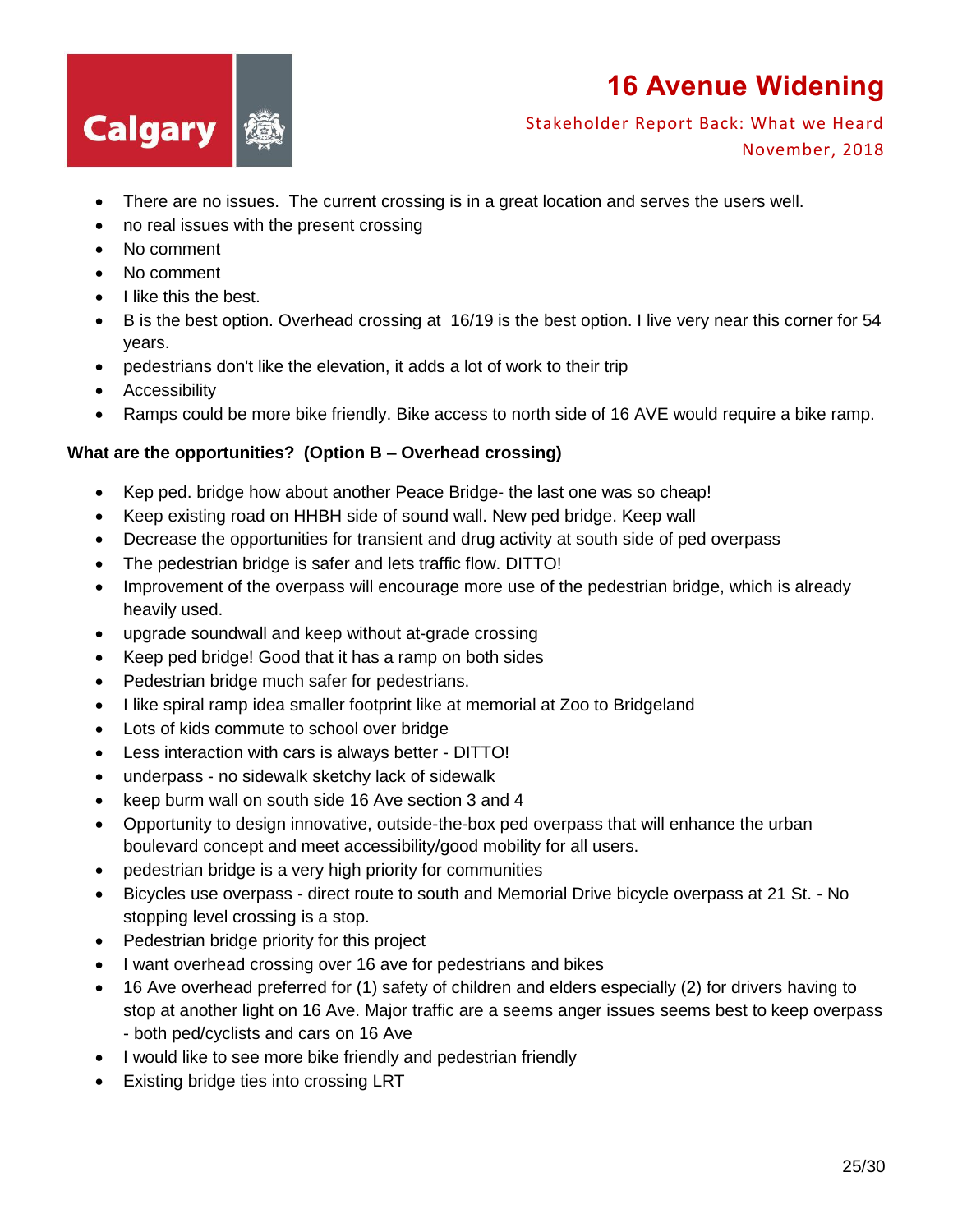

- The sound wall needs to stay, without additional openings. If the wall opens near our house, we will move.
- Crossing option B safety improves, pathway, keep bridge over 16 Ave
- Critical needs. Foot access over 16th Ave
- Better mobility N and S of 16 Ave make overpass significantly more accessible while reducing risk of level crossing with high volumes of industrial non-resident (Hwy 1) and rush hour traffic.
- Keep the ped overpass and the sound/splash barrier.
- better option for cyclists and students
- Keep ped./bike bridge across LRT and 16th
- Prefer B. No need for risk or loss of flow with @grade crossing. NEED WALL
- Overhead crossing is the only practical and SAFE WAY to link communities and provide good bike and walking flow
- Safety. Thank you for the opportunity for feedback
- The overhead crossing is much safer and convenient. It is okay to expand 16th avenue, but please keep the pedestrian overpass intact or at least replace it with another pedestrian bridge overpass, please do not remove it for a ground level crossing.
- Let's the "proposed lane expansion" flow freely....gets rid of the two sets of traffic lights. My option MacDonalds is bad for you anyways!
- separates traffic
- Reduce interaction/exposure of cyclists/pedestrians to heavy vehicle traffic volumes and eliminate wide active-mode unfriendly street crossing. Improve active mode connection and safety across 16th corridor. Allow for improved east-west travel on 16th.
- We could care about citizens on foot and increase the accessibility of pedestrian infrastructure.
- I usually drive to Safeway in winter, therefore, I usually use a bike when crossing here. An overpass similar to the one crossing Memorial drive (between 20th & 21st Street) would be ideal!
- this option keeps the connection to the pedestrian infrastructure off of Capital Hill Crescent, which is important
- Don't have to interact with traffic
- Safety for pedestrian
- Safety for pedestrians and motorist. Keep traffic moving more efficiently? Connect small neighbourhoods to each other. Allow kids to walk to school rather than be driven (less obese kids)
- a wider overhead crossing or a tunnel below grade with suitable lighting for safe crossing
- Keep pedestrian overpass!
- Grade separation is only really good for the cars, it's of no benefit for pedestrians
- maintain complete noise wall as it stands to date
- Less chance of injury and death for pedestrians/bikes, controlled pedestrian traffic flow over 16th, improved traffic flow for 16th as long as road side barriers are in place to hinder jaywalking. Make it safe for traffic and pedestrians/bikes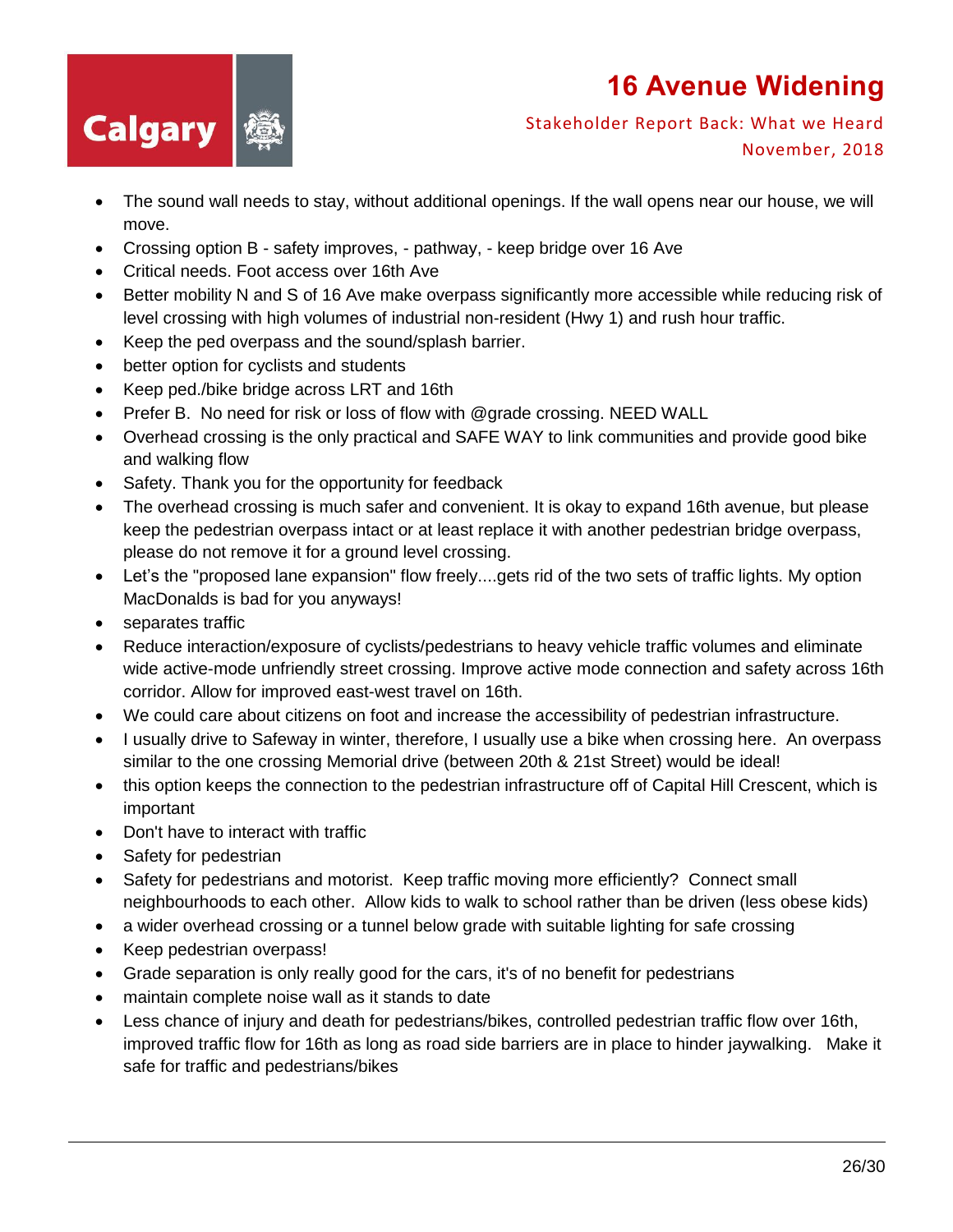

#### Stakeholder Report Back: What we Heard November, 2018

- A bikeway connecting to 19th St with an at-grade crossing at 16th Ave and 19th St, with on-street bike lanes is best option.
- No pedestrians crossing the number one highway would be ideal!
- Safety
- With new ramps on the north side of 16,would make accessing motel village area much easier
- Allows continuous traffic flow on 16th, and reduces the vehicle exhaust concentration for families living in nearby homes who already are being subjected to a widening of the road in their direction.
- Allows continuous traffic flow on 16th, and reduces the vehicle exhaust concentration for families living in nearby homes who already are being subjected to a widening of the road in their direction.
- The ramps could be improved but this is a nice to have not a must have.
- Maintaining good access for users and minimizing negative impacts of at grade crossings. Maximizes benefit of noise wall for Briar Hill residents.
- No Comment
- No Comment
- We need noise wall at north side of 16 ave. We could not sleep for 25 years. Noise coming from 18 wheeler and buses.
- cyclists maintain their "flow" and have a more pleasant route
- No traffic
- Very fast for pedestrians. Very safe. Faster for car traffic as well.
- Option to replace the existing overhead crossing with one that is wider and doesn't have switchbacks on both sides. A better alignment with both capitol hill crescent and

#### **General Comments – The following are general comments that were received at the open house that were not directly tied to any specific question.**

- Trees do not have STC value nor do they protect kids from cars! Please keep the barrier
- Reduce vegetation near ends of underpass and pedestrian bridge
- Option B w/ sound barrier wall on south side. Prefer ramp for bridge for bikes and accessibility.
- Cyclists will be stuck on Banff Trail creating more issues.
- Makes 16th Ave a toll road!
- Sidewalk on Southside of 16th dangerous heading east, hanging right on 28th to do a jog dangerous
- We need trees and better street lights if this is becoming a dense area
- Need road to continue service road along Crowchild and 16 Ave South. Winter lower grade. Instead 19 St. ..14 st.
- Exclusive lanes for buses and ambulances. Increase the work on cycle connectivity East West.
- Pedestrian wise not great. Near CIBC people driving so fast 20th St NW
- Future consideration wider sidewalks and bike paths.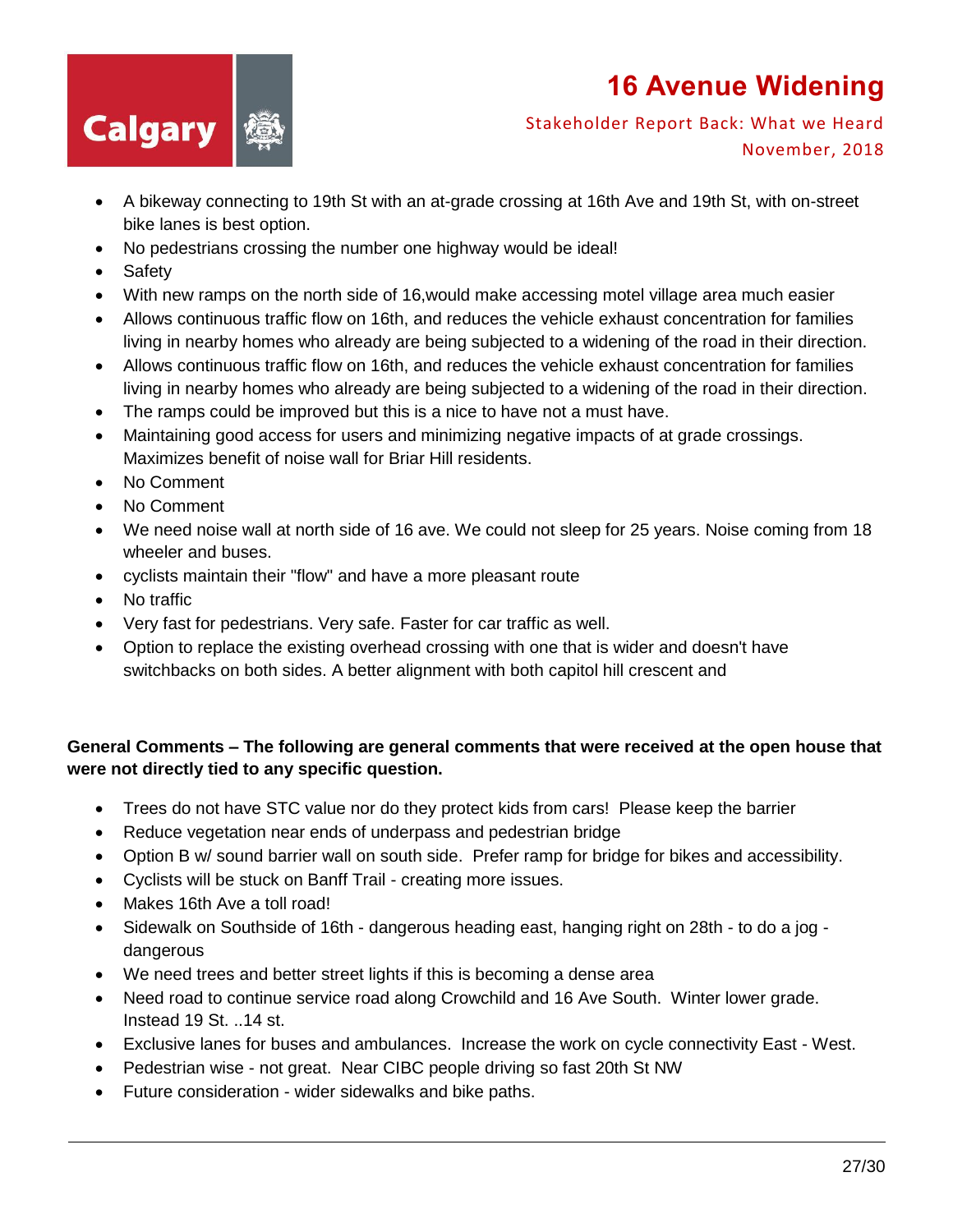

- Cyclist friendly
- Need higher sound wall on South side of 16th.
- 16 Ave Southside Noise wall should be replaced with higher more effective wall.
- 16th Ave service road eastbound is critical for local traffic from Hillhurst in the winter and 4 houses on 24 st and needs to stay.
- The sound wall is very old and low.
- Sound wall on South side of 16th Ave needs to be high and create an effective sound barrier. Neighbourhood service road on south side of current wound wall is not needed. Extend next sound wall to block 20 a St NW
- Why are you considering at grade crossing when it was closed before because it was too dangerous?
- Close ingress (right in)onto 20 A from 16 Ave
- Better east to west access (cycle) better access from Banff Trail to U of C and Foothills
- Egrees Road for Res South of 14 Ave along 24 St due to hills on 17 and 14 ave Safety!
- Don't remove South Sound Wall
- Sound wall needs to stay with improvements
- Pedestrian overpass is narrow, old and scary. Need to widen it.
- Please make bicycle paths/ lanes and sidewalks wider (for current and future levels of use)
- Need accommodations for pedestrians and cyclists of all ages and abilities. Don't lose sight of City's livable streets, complete streets, and mainstreets policies/program
- Presented material does not include potential changes due to motel village redevelopment (30 story building)
- We would like the wall extended on 16 ave S to cover 20th St. We have way too much traffic cutting up this street from 4-5 PM 20 cars
- The thought of removing the sound wall. DO NOTE REMOVE
- Not very practical for pedestrians underpass. Can it be moved?
- Plan for section 5 or 6. People will J walk across 16 Ave stop lights will produce area for homeless to pan handle
- Need taller sound wall to block increased traffic
- Need more trees and green spaces
- Do not remove the sound wall! Critical piece
- Need to keep "service rd" parallel to 16th Ave can be the only way out of community in the snow
- Keep the community access road. I use it all the time when cycling home from downtown. Keep it one way too.
- Really like exit off 16th on 20 A street.
- Build Bike lane from 5th Ave up 24 St (N) sound barrier service road. Safer and easier grade than 19th street.
- The 22nd St NW Brown See Rd Great bridge. To try
- More pedestrian bridges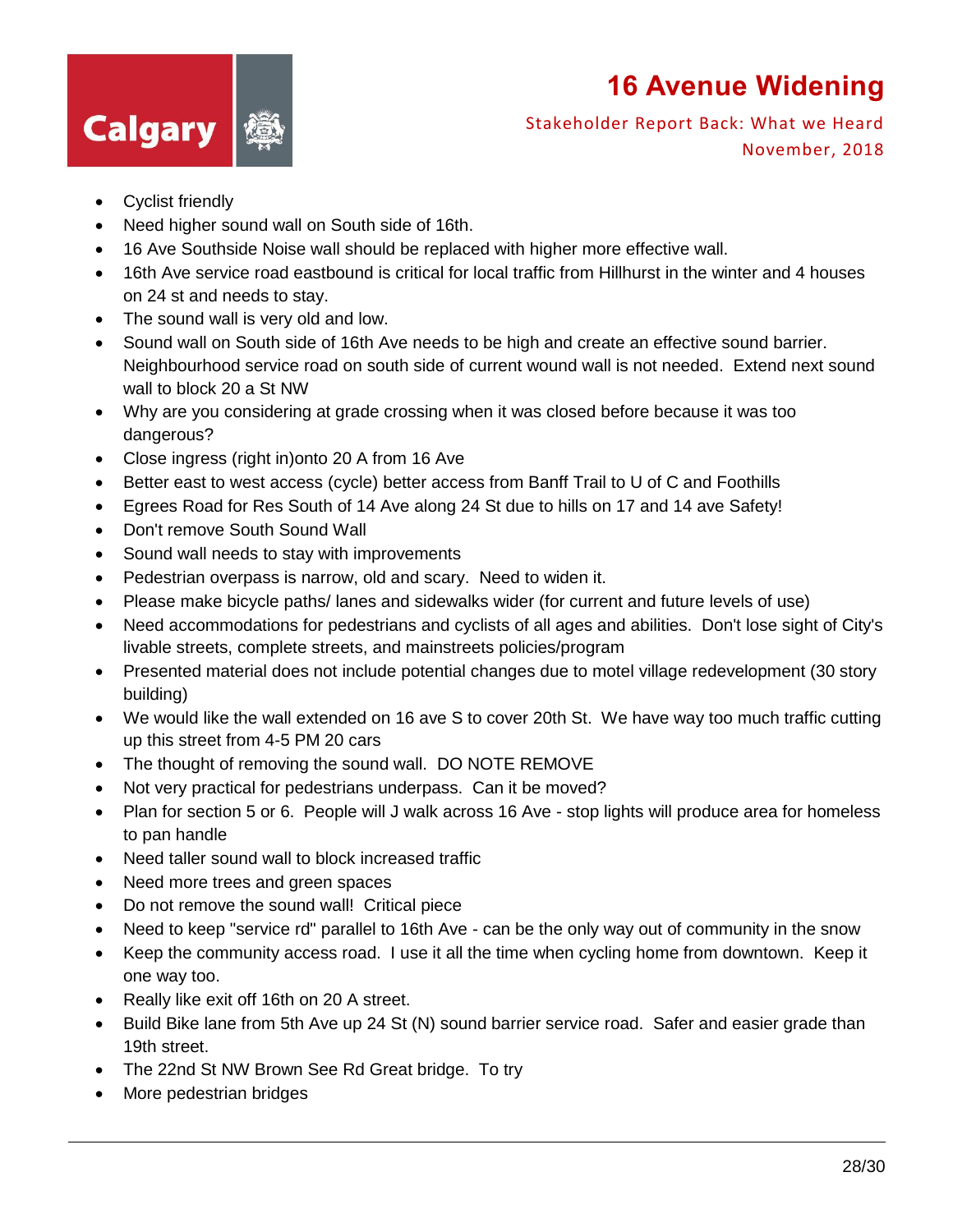

- Not plan section 5 or 6 need wall not tree. People will cross 16th Ave
- Fast vehicles drive access road on S side of wall. Need speed bumps
- Only improve Crowchild underpass and overpass. Don't add holes in sound wall as peole will only come to park.
- Solid sound wall is more effective for decibel reduction. Crescent Heights sound wall is too broken up with gaps and wood portions to block sound. Do not copy Crescent Heights sound wall. Sound wall should reduce sound levels. The appearance to traffic on 16th Ave is not a concern.
- Keep both the underpass and overpass. Functional
- What will happen to the service road?
- Pedestrian overpass needs to be more accessible for wheelchairs. Sidewalks are not connected for wheelchair on and off ramp.
- Sidewalks not safe. Lack of sidewalks.
- Sound wall needs to stay with improvements
- Removing pedestrian takes away from pedestrians. This then is a solution only for motorists.
- South of sound wall 1 way (16 street) could be used as cycle track corridor
- Keep the sound wall. Critical to community.
- Must keep sound wall.
- Why is this urban boulevard?
- 20A Street needs speed bumps or traffic calming. Lots of cut through from 16th Ave. Lots of accidents on 20 a street and 14th Ave -people cutting through and running stop signs.
- Trees do not have STC value nor do they protect kids from cars! Please keep the barrier
- Reduce vegetation near ends of underpass and pedestrian bridge
- with 50000 trips per day 16th Ave is not an urban blvd and should require suitable barrier separation for residence
- How do we manage high levels of pedestrian traffic during sporting events without proper protection and barriers?
- Keep sound barrier on south side of 16th upgrade wall and height
- Keep sound wall opportunity to redesign and beautify the urb blvd
- Let's be serious 16 ave is not an urban boulevard. … it's 6 lanes of high volume and speed traffic!!
- Leave the sound wall where it is but consider improving. Development on the North side ie 20+ towers may impact noise going forward. Do not move sound wall closer to neighbourhood ie keep wall and lane (so cars and bikes can use)
- Keep the south side sound wall!!
- Keep sound barrier. Make it taller than truck chimneys. Keep pedestrian bridge. Spiral on and off.
- Keep the sound barrier on South side of 16th Ave.
- Keep sound barrier..
- Trees do not have STC value nor do they protect kids from cars! Please keep the barrier
- Reduce vegetation near ends of underpass and pedestrian bridge
- Pedestrian links exist, do not remove